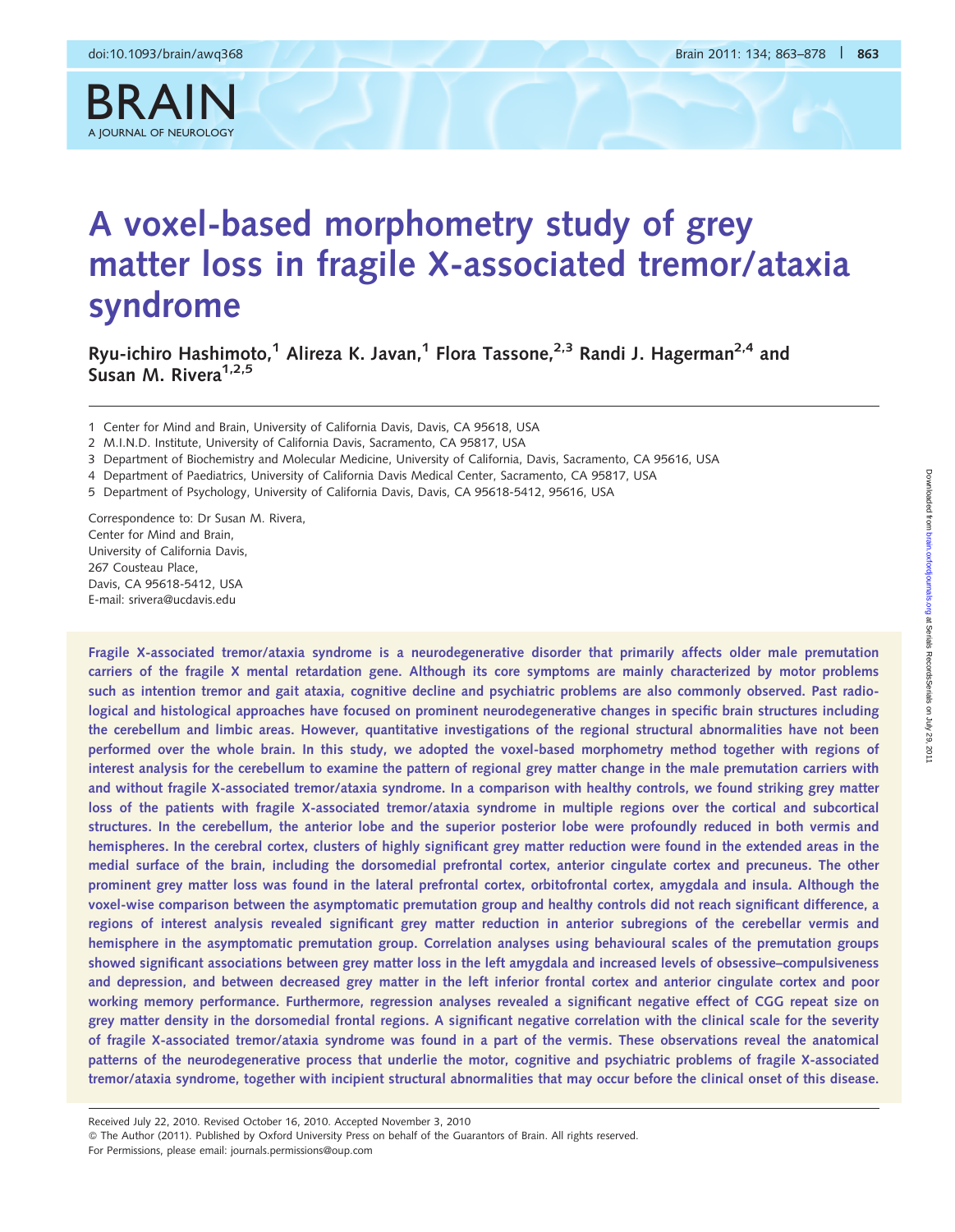Keywords: fragile X-associated tremor/ataxia syndrome; movement disorder; voxel based morphometry; cerebellum; atrophy Abbreviations: FXTAS = fragile X-associated tremor/ataxia syndrome;  $FMR1$  = fragile X mental retardation gene 1; PFX<sup>+</sup> =  $FMR1$ premutation carriers with FXTAS; PFX<sup>-</sup> = FMR1 premutation carriers without FXTAS; SCL-90-R = symptom Checklist-90 Revised

# Introduction

Abnormalities of the fragile X mental retardation gene (FMR1) are associated with a diverse range of behavioural and clinical phenotypes depending on the type of mutation. Expansions of the CGG trinucleotide repeats in the full mutation range  $(>200 \text{ CGG})$  are the genetic cause of the FMR1 protein deficiency that underlies the fragile X syndrome (Fu et al., 1991; Pieretti et al., 1991; Verkerk et al., 1991). Smaller expansions of 55–200 repeats are referred to as the premutation. Because the premutation does not cause severe protein (FMR1 protein) deficiency as observed in the full mutation, it was initially thought not to be associated with a particular psychological or neurocognitive phenotype. However, recent studies have accumulated evidence for several cognitive and psychiatric problems in adult and child carriers of premutation alleles (Franke et al., 1998; Johnston et al., 2001; Hagerman and Hagerman, 2002; Moore et al., 2004; Cornish et al., 2005; Farzin et al., 2006; Hessl et al., 2007).

Fragile X-associated tremor/ataxia syndrome (FXTAS) is probably the most clinically significant central nervous system phenotype of the FMR1 premutation. FXTAS is a late-onset neurodegenerative disorder primarily affecting older male premutation carriers. Although it is principally characterized as a movement disorder involving intention tremor and gait ataxia, cognitive decline and psychiatric problems are also commonly observed (Hagerman et al., 2001; Jacquemont et al., 2003; Bacalman et al., 2006; Bourgeois et al., 2009). While its pathogenetic mechanism is still unclear, an RNA toxic 'gain-of-function' model has been proposed based on several observations (Hagerman et al., 2001; Hagerman and Hagerman, 2004), including: the presence of elevated FMR1 messenger RNA among premutation carriers without clear indications of abnormal FMR1 protein expression (Tassone et al., 2000; Kenneson et al., 2001); the presence of FMR1 messenger RNA within intranuclear inclusions (Greco et al., 2006), one of the hallmarks of FXTAS (Tassone et al., 2004); and premature neuronal cell death in culture combined with dysregulation of several proteins secondary to elevated messenger RNA (Chen et al., 2010, Garcia-Arocena and Hagerman, 2010).

Previous studies have revealed anatomical abnormalities in several structures of the FXTAS brain. Particularly, abnormalities of the cerebellum have been demonstrated in multiple methodologies. In a clinical MRI study, the middle cerebellar peduncle sign was described as one of the most characteristic neuroradiological features of FXTAS (Brunberg et al., 2002). Cerebellar abnormalities were confirmed by post-mortem histological studies that identified several neuropathological features, including Purkinje cell decreases and spongiform changes (Greco et al., 2002, 2006). Significant loss in whole cerebellar volume has been revealed in the male patients with FXTAS (Cohen et al., 2006), which was further replicated in the female patients in a milder form

(Adams et al., 2007). However, there have been no studies that attempted to identify the foci of neurodegeneration within the cerebellum. This point is crucial given the fact that there are multiple functionally different subregions in the cerebellum (Stoodley and Schmahmann, 2009) and therefore structural changes in different subregions may make distinct contributions to motor, cognitive and psychiatric problems in FXTAS. Similarly, regionally selective abnormalities in the cerebral cortex are entirely unclear, although the aforementioned MRI volumetric study revealed significant loss of the whole cerebral volume in the patients with FXTAS (Cohen et al., 2006).

Previous behavioural studies revealed patterns of neurocognitive and psychological deficits of FXTAS (Cornish et al., 2005, 2008; Grigsby et al., 2006, 2007), which provide motivations for examining the possible regionally selective abnormalities in cortical and subcortical structures in the FXTAS brain. One study applied an extensive neuropsychological test battery to male premutation carriers with and without FXTAS and reported that, whereas language and visuospatial/attention functions were relatively spared, patients with FXTAS displayed profound deficits of executive cognitive functions, working memory and declarative verbal memory and learning (Grigsby et al., 2008). Several studies replicated significant deficits of executive functions and working memory not only in FXTAS but also in unaffected premutation carriers (Cornish et al., 2008, 2009). For psychological symptoms, it has been reported that major psychiatric features of FXTAS include increased anxiety, depression, disinhibition and apathy (Berry-Kravis et al., 2007b; Bourgeois et al., 2007, 2009). In a large-scale study examining self-reported psychological symptoms of patients with FXTAS and unaffected premutation carriers, the level of the obsessive–compulsiveness was elevated even in unaffected premutation carriers, whereas psychological symptoms of FXTAS extended into other domains, including anxiety and depression (Hessl et al., 2005). Although one recent region of interest-based volumetric study reported a significant correlation between the right hippocampal volume and the severity of anxiety-related psychological symptoms among female patients with FXTAS (Adams et al., 2010), there has been no study that systematically investigated foci of structural abnormalities that may underlie major neurocognitive and psychological problems in individuals with FXTAS and unaffected premutation carriers.

In this study, we adopted the voxel-based morphometry method to examine the regional grey matter loss in the FMR1 premutation carriers with and without FXTAS. Voxel-based morphometry is an automated analysis for assessment of the regional volumetric change over the whole brain (Ashburner and Friston, 2000). For a set of brain regions whose deficits can be responsible for neurocognitive and psychological deficits of the FMR1 premutation carriers, we performed region of interest analyses to examine associations between the grey matter abnormalities in those regions and the severity of the behavioural problems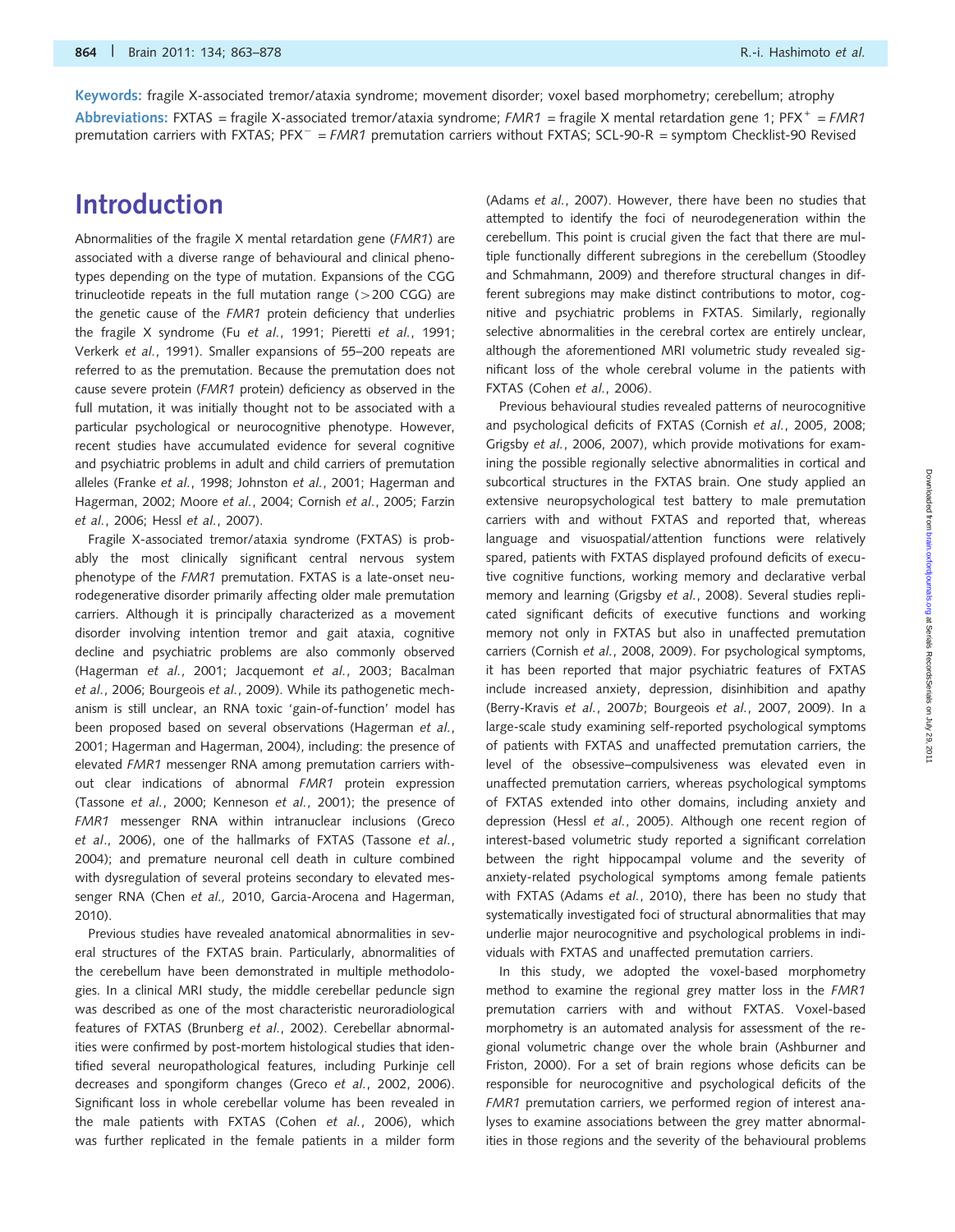(refer to 'Materials and Methods' section for selection of regions of interest.) Simple voxel-based regression analyses using either CGG repeat size or level of FMR1 messenger RNA of premutation carriers were also performed to examine the effects of the genetic molecular variables on the grey matter abnormality over the whole brain. Lastly, the same simple regression analysis was applied using a clinical scale for assessment of the FXTAS severity to identify brain regions showing progressive neurodegeneration correlated with the development of FXTAS.

# Materials and methods

## **Participants**

We examined the brains of a total of 83 male participants between the ages of 40 and 80 years, 28 healthy control participants, 31 participants with the premutation with FXTAS (PFX<sup>+</sup>), and 24 participants with the premutation without FXTAS (PFX<sup>-</sup>). In this study, the premutation range was defined as those with a CGG repeat size of between 55 and 200. CGG repeat size was  $<$  45 in all the healthy control cases, so that there was no participant whose CGG repeat was within the 'grey zone' (45–54 CGG repeats). Participant demographic information is shown in Table 1. The group of PFX<sup>+</sup> was significantly older than the other two groups  $[F(2, 80) = 5.19, P = 0.008]$ . Twenty-six controls, 27 PFX<sup>+</sup> and 22 PFX<sup>-</sup> were assessed for full, verbal and performance-scale IQ using the Wechsler Adult Intelligence Scale (Third Edition). According to one-way analysis of variance (ANOVA), a significant main effect of group was found for performance IQ [performance IQ:  $F(2, 67) = 4.16$ ,  $P = 0.019$ ; full-scale IQ:  $F = 2.69$ ,  $P = 0.075$ ; verbal IQ:  $F = 1.24$ ,  $P = 0.30$ ], with healthy control and PFX<sup>-</sup> individuals having higher performance IQs than those with PFX<sup>+</sup> ( $P < 0.05$ ). Participants with the premutation were recruited through pedigree analysis of families containing probands with fragile X syndrome. Controls were recruited from the families and the local community through the University of California Davis Medical Centre. Neurological examinations on all healthy control participants were normal, including absence of tremor and ataxia. A signed, written informed consent was obtained according to the Declaration of Helsinki. The protocol was approved by the institutional review board at the University of California, Davis.

## Molecular genetic data

Genomic DNA was isolated from peripheral blood lymphocytes using standard methods (Puregene® Kit; Gentra Inc). For Southern blot

analysis, 5-10 µg of isolated DNA was digested with EcoRI and NruI. Hybridization was performed using the FMR1 genomic digoxygeninlabelled StB12.3 probe. Genomic DNA was also amplified by polymerase chain reaction using primers 'c' and 'f' (Fu et al., 1991). Hybridization was performed with a digoxygenin-end-labelled oligonucleotide probe (CGG)<sup>10</sup>. Analysis and calculation of the repeat size for both Southern blot and polymerase chain reaction analysis were carried out using an Alpha Innotech FluorChem 8800 Image Detection System (Tassone et al., 2008).

Total cellular RNA was purified from 3–5 ml of peripheral blood using standard methods (Purescript® kits, Gentra Inc.; Trizol®, BRL). All quantification of FMR1 messenger RNA were performed using a 7900 Sequence detector (PE Biosystems) as previously described (Tassone et al., 2000).

## Assessment of clinical severity of fragile X-associated tremor/ataxia syndrome

For participants with CGG repeat count within the premutation range, a trained physician (RJH) scored the severity of FXTAS on a scale ranging from 0–6 as described by our previous studies (Bacalman et al., 2006; Adams et al., 2007). This seven-point staging scale measures functional impairment as follows:  $0 = normal$  functioning; 1 = subtle or questionable tremor or balance problems with no interference in activities of daily living;  $2 =$  minor but clear tremor or balance problems producing minor interference with activities of daily living; 3 = moderate tremor or balance problems with at least occasional falls and significant interference in activities of daily living;  $4$  = severe tremor or balance problems requiring the use of a cane or walker;  $5 =$  use of a wheelchair on a daily basis and  $6 =$  bedridden. Premutation carriers with FXTAS scores of 0 or 1 were placed in the PFX<sup>-</sup> group, while those with FXTAS scores of 2-5 were designated as PFX<sup>+</sup>, meeting clinical criteria for the diagnosis of FXTAS established initially by Jacquemont et al. (2003).

## Clinical data acquisition

To examine the relationship between grey matter loss in specific brain regions and behavioural problems of the FMR1 premutation carriers,  $PFX$ <sup>+</sup> and  $PFX$ <sup>-</sup> individuals were administered a series of examinations for assessing their psychological and cognitive functioning.

#### Psychological assessment

The Symptom Checklist-90-Revised (SCL-90-R), a standardized self report inventory of current psychological symptoms (Derogatis, 1994), was used for assessing the severity of psychological symptoms

| Table 1 Statistics on participant demographic data |  |  |  |  |  |  |
|----------------------------------------------------|--|--|--|--|--|--|
|----------------------------------------------------|--|--|--|--|--|--|

|                           | Healthy controls $(n = 28)$ |               |              | Premutation with FXTAS (PFX <sup>+</sup> ) ( $n = 31$ ) |              | Premutation without FXTAS (PFX <sup>-</sup> ) ( $n = 24$ ) |
|---------------------------|-----------------------------|---------------|--------------|---------------------------------------------------------|--------------|------------------------------------------------------------|
|                           | Mean (SD)                   | Range         | Mean (SD)    | Range                                                   | Mean (SD)    | Range                                                      |
| Age (years)               | 58.2 (11.1)                 | $40 - 79$     | 65.2 (7.45)  | $47 - 79$                                               | 58.1 (10.0)  | $41 - 78$                                                  |
| Full scale IQ             | 118.6 (16.7)                | 84-148        | 108.1(14.7)  | $85 - 136$                                              | 115.8(16.5)  | $83 - 152$                                                 |
| Performance IQ            | 116.5(14.3)                 | $89 - 144$    | 104.9 (14.8) | 79-128                                                  | 115.4(16.3)  | $91 - 155$                                                 |
| Verbal IQ                 | 117.0(17.3)                 | $76 - 148$    | 109.5 (14.5) | $87 - 135$                                              | 113.8 (17.4) | 78-142                                                     |
| <b>FXTAS</b> score        | <b>NA</b>                   |               | 2.97(0.98)   | $2 - 5$                                                 | 0.35(0.48)   | $0 - 1$                                                    |
| CGG repeat                | 28.6 (4.37)                 | $17 - 34$     | 93.8 (18.1)  | $59 - 130$                                              | 94.9 (30.6)  | $55 - 166$                                                 |
| <b>FMR1</b> messenger RNA | 1.29(0.29)                  | $0.63 - 1.85$ | 3.32(0.81)   | $1.75 - 5.25$                                           | 3.15(0.95)   | $1.86 - 5.14$                                              |
|                           |                             |               |              |                                                         |              |                                                            |

 $NA = data not available; SD = standard deviation$ .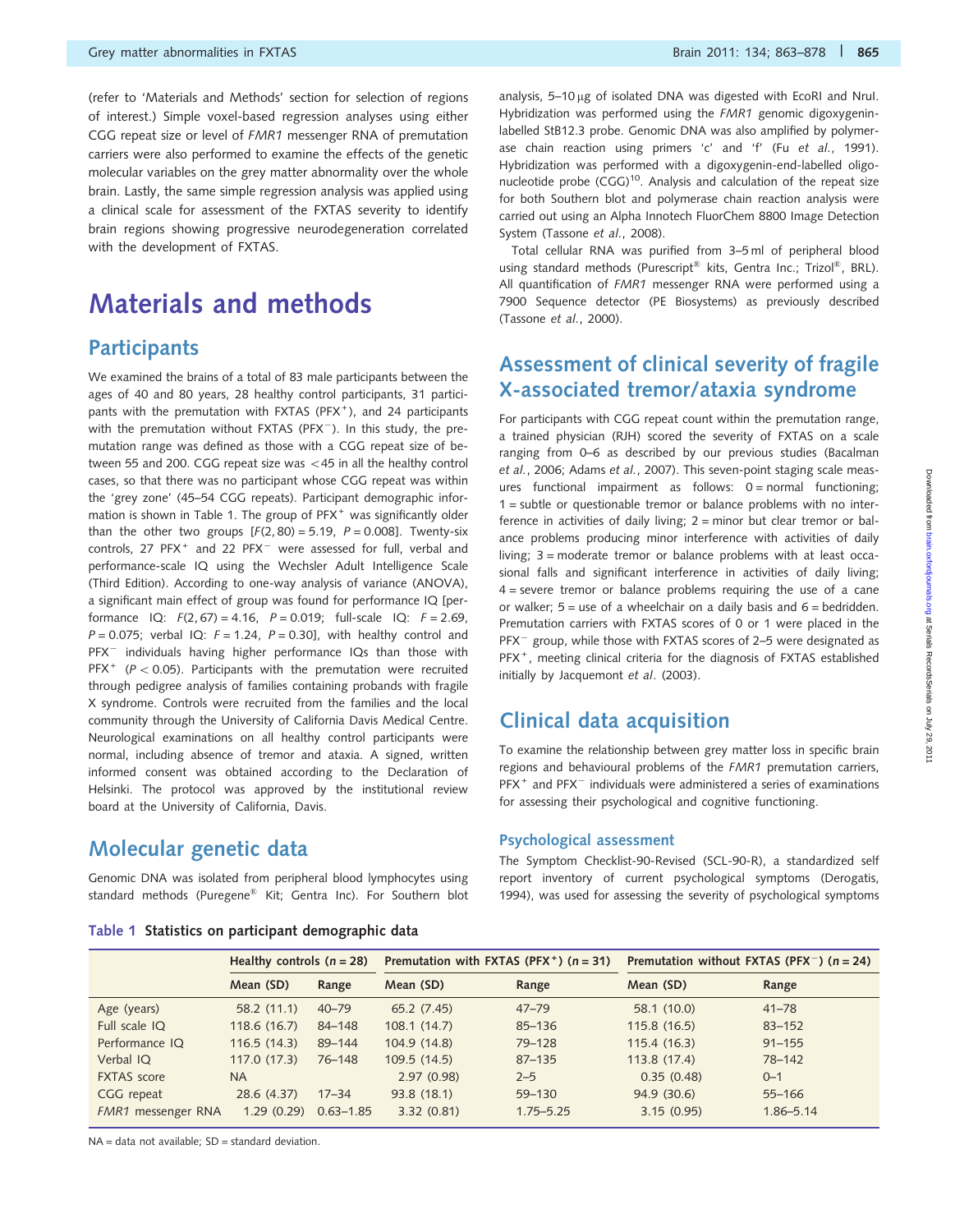in premutation participants. In this instrument, 90 items are clustered into the symptom dimensions of somatization, obsessive–compulsive, interpersonal sensitivity, depression, anxiety, hostility, phobic anxiety, paranoid ideation and psychoticism. Among these dimensions, we selected obsessive–compulsive, depression and anxiety as particularly relevant dimensions to psychiatric problems of premutation carriers based on our previous study using the SCL-90-R that revealed high scores for obsessive–compulsiveness (Hessl et al., 2005), and our previous meta-analysis finding of the elevated level of anxiety and depression among premutation carriers (Bourgeois et al., 2009). We obtained scores in 26  $PFX^+$  cases and 17  $PFX^-$  cases as follows: obsessive–compulsive =  $64.71 \pm 11.27$  (mean  $\pm$  standard deviation) in PFX<sup>+</sup> and 55.76  $\pm$  7.88 in PFX<sup>-</sup>; depression = 63.21  $\pm$  13.16 in PFX<sup>+</sup> and  $54.79 \pm 9.46$  in PFX<sup>-</sup>; anxiety = 58.38  $\pm$  12.10 in PFX<sup>+</sup> and  $51.23 \pm 8.27$  in PFX<sup>-</sup>. PFX<sup>+</sup> showed significantly higher scores in the three dimensions than  $PFX^-$  (obsessive–compulsive:  $t_{41} = 2.843$ ,  $P = 0.007$ ; depression:  $t = 2.275$ ,  $P = 0.028$ ; anxiety:  $t = 2.128$ ,  $P = 0.039$ ).

#### Cognitive assessment

We assessed the executive functions and working memory in premutation carriers based on previous behavioural studies. We used the 'Behavioural Dyscontrol Scale 2 as a measure of executive cognitive functioning. The Behavioural Dyscontrol Scale consists of nine items and measures the capacity for executive cognitive function that addresses self-regulation over voluntary and goal-directed motor behaviours (Kaye et al., 1990). We used the sum of the nine sub-item scores as a measure of executive function. As a measure of working memory, we used the sum of working memory subscales (Working Memory Score) of the Wechsler Adult Intelligence Scale. We obtained Behavioural Dyscontrol Scale from 15 PFX<sup>+</sup> participants and 18 PFX<sup>-</sup> participants, and the working memory score from 20  $PFX^+$  participants and 16 PFX<sup>-</sup> participants. Mean and standard deviations were: Behavioural Dyscontrol Scale =  $14.13 \pm 5.51$  in PFX<sup>+</sup> and  $20.05 \pm 4.09$  in PFX<sup>-</sup>; working memory score =  $32.0 \pm 7.36$  in PFX<sup>+</sup> and  $34 \pm 8.0$  in PFX<sup>-</sup>. PFX<sup>+</sup> showed significantly worse Behavioural Dyscontrol Scale ( $t_{31}$  = 3.538, P = 0.001) whereas there was no significant difference in working memory  $(t_{34} = 0.938,$  $P = 0.355$ ).

#### Image acquisition

MRI data were acquired on a 1.5T GE Signa Horizon LX NV/I MRI system package (GE Medical Systems, Milwaukee, WI, USA) using a phased array whole-head coil. A high resolution  $T_1$ -weighted spoiled grass gradient (SPGR) 3D MRI sequence with 124 contiguous horizontal slices (repetition time =  $8.7$  ms; echo time =  $1.8$  ms; in-plane resolution =  $0.86 \times 0.86$  mm; slice thickness = 1.3 mm; flip angle = 15°) was administered. During the scan, a custom-built head holder was used to prevent movement.

## Voxel-based morphometry analysis

MRI data were processed using Statistical Parametric Mapping software (SPM5) (Wellcome Department of Cognitive Neurology, London, UK) and its 'VBM5' toolbox (http://dbm.neuro.uni-jena.de/vbm/ vbm5-for-spm5) running on MATLAB version 7.4.0 (The Mathworks, Inc., Natick, MA, USA). Image registration, tissue classification and bias correction were performed under the 'unified segmentation' framework (Ashburner and Friston, 2005). In this framework, the first 40 iterations of the initial segmentation estimation are followed by 40 iterations of bias filed correction and finally 20 iterations are made for warping the prior image to the data. This iterated scheme is repeated until no significant changes occur. Standard International Consortium for Brain Mapping grey matter/white matter templates were used for normalization. All images were modulated by correcting for non-linear warping effects and smoothed with a 12 mm full-width at half-maximum smoothing kernel. Grey matter differences between groups were assessed using the general linear model on a voxelby-voxel basis over the whole brain volume. Because of the significant age difference between groups (Table 1), we included the age of each participant as the covariate of non-interest. Statistical threshold was set at family-wise error rate corrected  $P < 0.05$  and a spatial extent threshold (k) of 100 voxels was used for all the contrasts. We first performed the contrast of healthy controls versus PFX<sup>+</sup>. For the contrast of PFX<sup>-</sup> versus PFX<sup>+</sup> and for that of healthy controls versus PFX<sup>-</sup>, we used an inclusive mask of healthy controls versus PFX<sup>+</sup> (family-wise error-corrected  $P < 0.05$ ,  $k = 100$ ) to increase the statistical power for detecting the intermediate changes that may occur in PFX<sup>-</sup>.

## Region of interest analysis for cerebellar subregions

Given past neuropathological and neuroradiological findings (Brunberg et al., 2002; Greco et al., 2002, 2006), significant grey matter loss in the cerebellum is expected for the patients with FXTAS. In order to characterize abnormalities within the cerebellum in detail, we parcellated the cerebellum into subregions using the WFU PickAtlas (Maldjian et al., 2003) in which the cerebellum is divided into nine subregions in each hemisphere (lobule III, IV/V, VI, VIIB, VIII, IX, X, Crus I and Crus II) and eight subregions in the vermis (vermis I/II, III, IV/V, VI, VII, VIII, IX and X) (Schmahmann et al., 1999; Lasek et al., 2006). Using the modulated individual grey matter image, we calculated the mean grey matter density of voxels in each subregion. Because of the significant age difference among groups, the individual mean grey matter value was adjusted for the effect of age by calculating the residual after a linear fit of age. The residual value of each subregion in each participant was fed into a two-way ANOVA of Group and Subregion.

## Correlation analysis using neurocognitive and psychological measures

A number of past studies replicated crucial involvement of the lateral and medial prefrontal cortex in executive cognitive processes as well as working memory (Buckner and Koutstaal, 1998; Cabeza and Nyberg, 2000). A recent meta-analysis of functional imaging studies of the cerebellum showed that areas in the Crus I and lobule VI of the hemisphere are most reliably activated in tasks for executive processes and working memory (Stoodley and Schmahmann, 2009). It turned out that, in the comparison between healthy controls and  $PFX^+$ , prominent grey matter loss was identified in the anterior cingulate cortex and left inferior frontal cortex in the cerebral cortex. In the cerebellum, the bilateral Crus I and lobe VI were also profoundly affected (Fig. 1). Therefore, we hypothesized that grey matter loss in these regions may be responsible for impairments of executive functions and working memory in premutation carriers. To test this hypothesis, we calculated correlation between the mean grey matter density of each of these four regions of interest and behavioural measures of the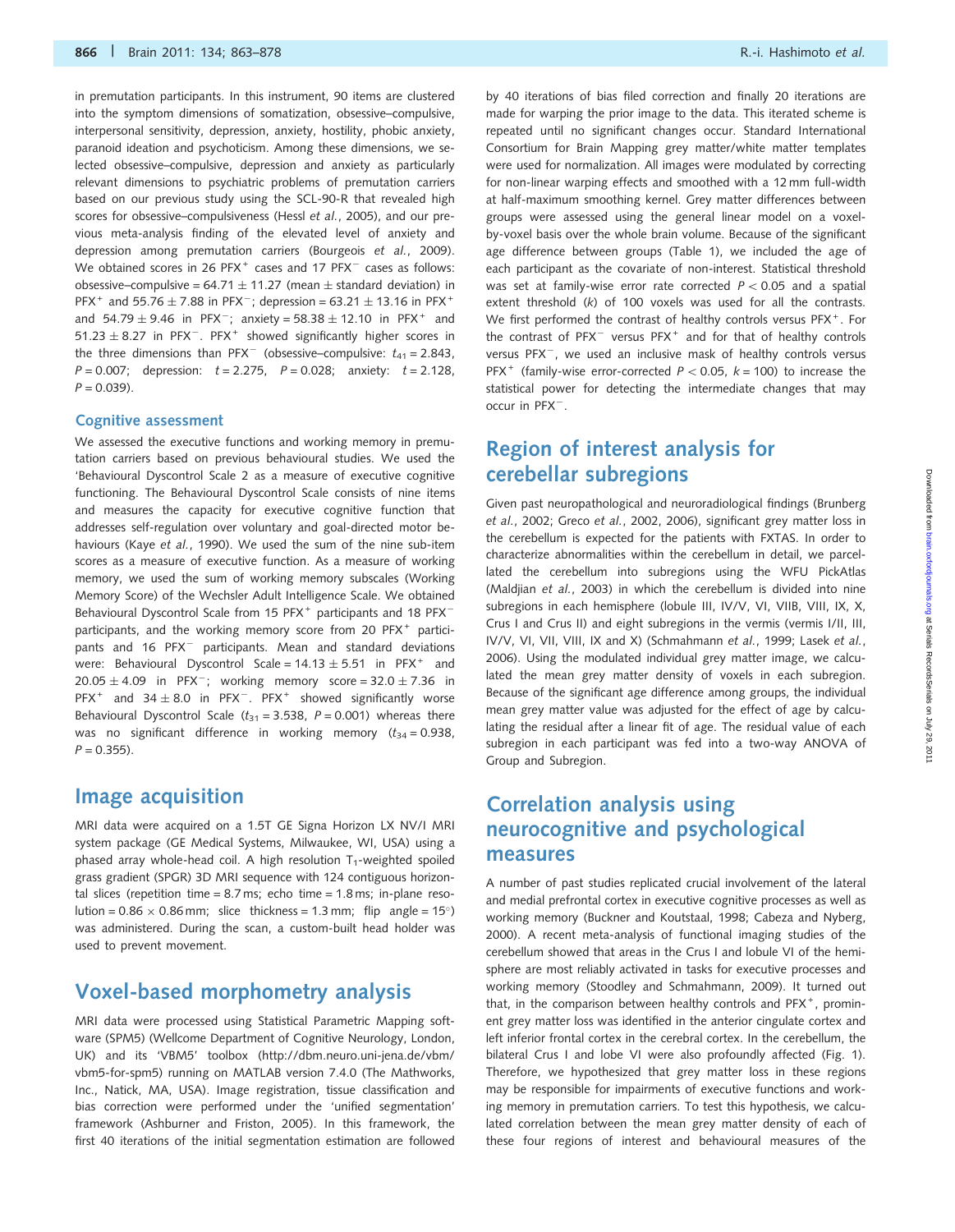

Figure 1 Significant grey matter reduction of FXTAS (PFX<sup>+</sup>) identified by comparison either with healthy controls (HC) or with unaffected premutation carriers (PFX<sup>-</sup>) in sagittal views. The contrast of healthy control versus PFX<sup>+</sup> is shown in the yellow-red colour scale and the one of PFX<sup>-</sup> versus PFX<sup>+</sup> is shown in the deep-light blue scale. The numbers at the bottom left corner indicate the x-axis coordinates of sagittal sections. The statistical threshold was set at  $P < 0.05$  (family-wise error rate-corrected). The spatial extent threshold was set at 100 voxels.

Behavioural Dyscontrol Scale and the working memory score. To focus on parts of regions of interest where significant atrophy in PFX<sup>+</sup> was identified, voxels in each region of interest was defined by the combination of two binary masks: (i) the contrast map of healthy controls versus PFX<sup>+</sup> (family-wise error-corrected  $P < 0.05$ ,  $k = 100$ ) and (ii) the WFU PickAtlas (Maldjian et al., 2003). The mean grey matter density of each region of interest was calculated from all voxels in the individual modulated grey matter image that satisfied both binary masks. The WFU PickAtlas mask of each region of interest was generated as follows: left inferior frontal cortex = 'Frontal\_Inf\_Oper\_L' + 'Frontal\_Inf\_Tri\_L'; anterior cingulate cortex = 'Cingulum\_Ant\_L' + 'Cingulum\_Ant\_R'; left (right) Crus I and  $lobule$  VI = 'Cerebelum\_Crus1\_L(R)' + 'Cerebellum\_6\_L(R)'. The individual mean grey matter value was then adjusted for the effect of age by calculating the residual value after a linear fit of age. We used the residual for the calculation of correlation with either Behavioural Dyscontrol Scale or working memory score. To adjust for the multiple statistical tests for each scale (four regions of interest/statistical tests per scale), the Benjamini-Hochberg method was implemented, with the false discovery rate set at 5% (Benjamini and Hochberg, 1995).

There has been evidence that anxiety-related symptoms (e.g. obsessive–compulsive disorder and general anxiety) involve abnormalities in the amygdala, insula, anterior cingulate cortex and orbitofrontal cortex (Paulus and Stein, 2006; Etkin and Wager, 2007; Chamberlain et al., 2008). Past studies indicated that neural correlates of depression involve the hippocampus, in addition to the amygdala and anterior cingulate cortex (Soares and Mann, 1997; Sheline, 2000). In the cerebellum, the aforementioned review study indicated that vermal lobule VII is involved in emotional processing by forming the cerebellar-limbic circuitry (Stoodley and Schmahmann, 2009). Because the contrast of healthy controls versus PFX<sup>+</sup> revealed prominent grey matter loss in these regions except for the right amygdala and the right hippocampus (Fig. 1), we performed correlation analyses between the mean intensity of each of these regions of interest and subscales of the SCL-90-R (obsessive–compulsive, depression and anxiety). We extracted the mean intensity of each region of interest using the contrast map of healthy controls versus  $PFX^+$  and the WFU PickAtlas in the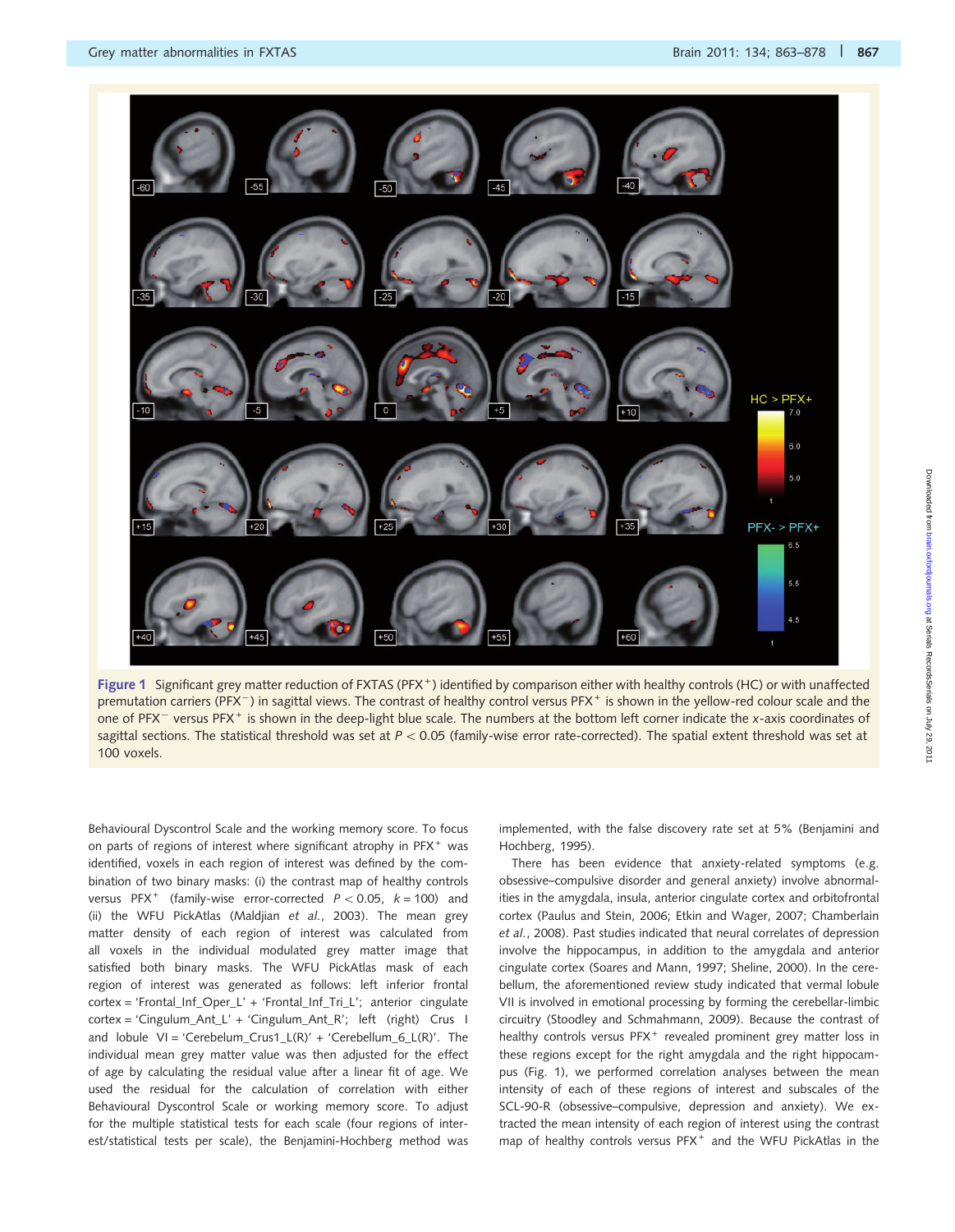same way as was done in the correlation analysis of executive function and working memory. The WFU PickAtlas mask of each region of interest was generated as follows: left amygdala = 'Amygadala L'; anterior cingulate cortex = 'Cingulum\_Ant\_L' + 'Cingulum\_Ant\_R'; left (right) insula = 'Insula\_L(R)'; left (right) orbitofrontal cortex = 'Frontal\_Mid\_Orb\_L(R)' + 'Frontal\_Inf\_Orb\_L(R)'; the vermal lobule VII = 'Vermis\_7'. Correlation with obsessive–compulsiveness and anxiety was tested for the left amygdala, anterior cingulate cortex, left and right insula, left and right orbitofrontal cortex, and vermal lobule VII. Correlation with depression was tested for the left amygdala, left hippocampus, anterior cingulate cortex and the vermal lobule VII. The Benjamini-Hochberg method was used for the adjustment of multiple statistical tests for each subscale in the SCL-90-R (seven tests for obsessive–compulsive and anxiety, and four tests for depression).

## Regression analysis using FMR1 molecular variables and fragile X-associated tremor/ataxia syndrome severity scale

In order to examine effects of FMR1 molecular variables on grey matter, we performed a voxel-based simple regression analysis over the whole brain using either the CGG repeat size or FMR1 messenger RNA level. We included the age of each participant as the 'nuisance' covariate in the model. Because there is a systematic difference in the distribution of both molecular variables between healthy controls and the two premutation groups (Table 1), we included the data of the two premutation groups only for this analysis in order to avoid contamination of group (categorical) effects.We also performed the simple regression analysis using the clinical scale for assessment of the FXTAS severity to identify areas showing progressive grey matter reduction caused by the development of FXTAS. We included age as the covariate of non-interest to isolate the effect of clinical severity from the one of age. For this analysis, we used the data from premutation participants whose FXTAS score was  $\geq 1$ . We used the contrast of healthy controls versus PFX<sup>+</sup> (family-wise error-corrected  $P < 0.05$ ,  $k = 100$ ) as the inclusive mask in the three simple regression analyses.

# **Results**

## Group difference in the whole-brain analysis

For the comparison between healthy controls and PFX<sup>+</sup>, we found clusters of significant grey matter reduction of  $PFX^+$  in multiple brain regions over the cerebrum, cerebellum and subcortical structures (Fig. 1 and Table 2). Particularly prominent grey matter loss was observed in the cerebellum, dorsomedial frontal and parietal regions, orbitofrontal regions, insula, medial temporal regions and lateral prefrontal regions. Significant grey matter increase in FXTAS was mainly found in the bilateral posterior superior/middle temporal gyrus (Table 2). In the comparison between  $PFX^+$  and  $PFX^-$ , we found significant grey matter reduction of PFX<sup>+</sup> relative to PFX<sup>-</sup> in parts of the cerebellum, dorsomedial prefrontal cortex, and precuneus (Fig. 1 and Table 2). There were no significant voxels showing  $PFX^+ > PFX^-$ . No significant voxels were

identified in the comparison between healthy controls and  $PFX^$ in either direction.

## Region of interest analyses for cerebellar subregions

A two-way ANOVA (Group  $\times$  Subregion) for the 26 cerebellar subregions revealed a significant main effect of Group [F(2, 80) = 9.427,  $P < 0.001$ ] and interaction effect [F(50,  $2000$ ) = 2.918,  $P < 0.001$ ]. Follow-up one-way ANOVA was performed for each subregion using the Benjamini-Hochberg method for the adjustment for the multiple tests. We did not observe significant effects of Group in lobules VIII and IX in the vermis, bilateral lobule VIII nor right lobule X in the hemisphere. All other subregions showed a significant main effect of Group ( $P < 0.05$ ; Table 3). According to a post hoc test (Tukey's Honestly Significant Difference), there was a significant difference between healthy controls and PFX<sup>+</sup> in all of the regions of interest (Table 3). Compared with healthy controls, PFX<sup>-</sup> showed significant reduction in lobule I/II of the vermis and in lobule III in the left hemisphere ( $P < 0.05$ ; Fig. 2 and Table 3). Significant differences between PFX<sup>+</sup> and PFX<sup>-</sup> were found in lobules IV/V, VI and VII in the vermis, and lobules IV/V, VI, Crus I and right Crus II in the hemisphere ( $P < 0.05$ ; Fig. 2 and Table 3).

## Region of interest-based correlation analysis using neurocognitive and psychological measures

In correlation analysis with Behavioural Dyscontrol Scale, none of the four regions of interest for executive function reached significance using the threshold corrected for multiple comparisons (left inferior frontal cortex:  $r = 0.392$ ,  $P = 0.0968$ ; anterior cingulate cortex:  $r = 0.300$ ,  $P = 0.119$ ; left Crus I/lobule VI:  $r = 0.265$ ,  $P = 0.1364$ ; right Crus I/lobule VI:  $r = 0.373$ ,  $P = 0.065$ ), although left inferior frontal cortex and the right Crus I/lobule VI showed significant correlations at an uncorrected threshold ( $P = 0.024$  and  $P = 0.032$ , respectively). In correlation analysis using the working memory score, we found significant correlations in the anterior cingulate cortex ( $r = 0.498$ ,  $P = 0.004$ ) and the left inferior frontal cortex ( $r = 0.518$ ,  $P = 0.005$ ) at the corrected threshold (Fig. 3). The two cerebellar regions of interest, by contrast, showed no significant correlation (left Crus I/lobule VI:  $r = 0.192$ ,  $P = 0.263$ ; right Crus I/lobule VI:  $r = 0.289$ ,  $P = 0.117$ ) with Behavioural Dyscontrol Scale.

In correlation analysis using the score of the obsessive–compulsive symptom dimension in SCL-90-R, only the left amygdala reached the significant level ( $P = 0.0126$ ; Fig. 3). Although there were several regions of interest for which a significant correlation was observed at the uncorrected threshold (anterior cingulate cortex: r = -0.358, P = 0.018; left insula: r = -0.316, P = 0.039; right insula:  $r = -0.311$ ,  $P = 0.042$ ), these regions of interest did not reach significant level after correction (anterior cingulate cortex:  $P = 0.064$ ; left insula:  $P = 0.091$ ; right insula:  $P = 0.074$ ). No other regions of interest showed significant correlation (vermis lobule VII:  $r = -0.205$ ,  $P = 0.188$ ; left orbitofrontal cortex:  $r = -0.272$ ,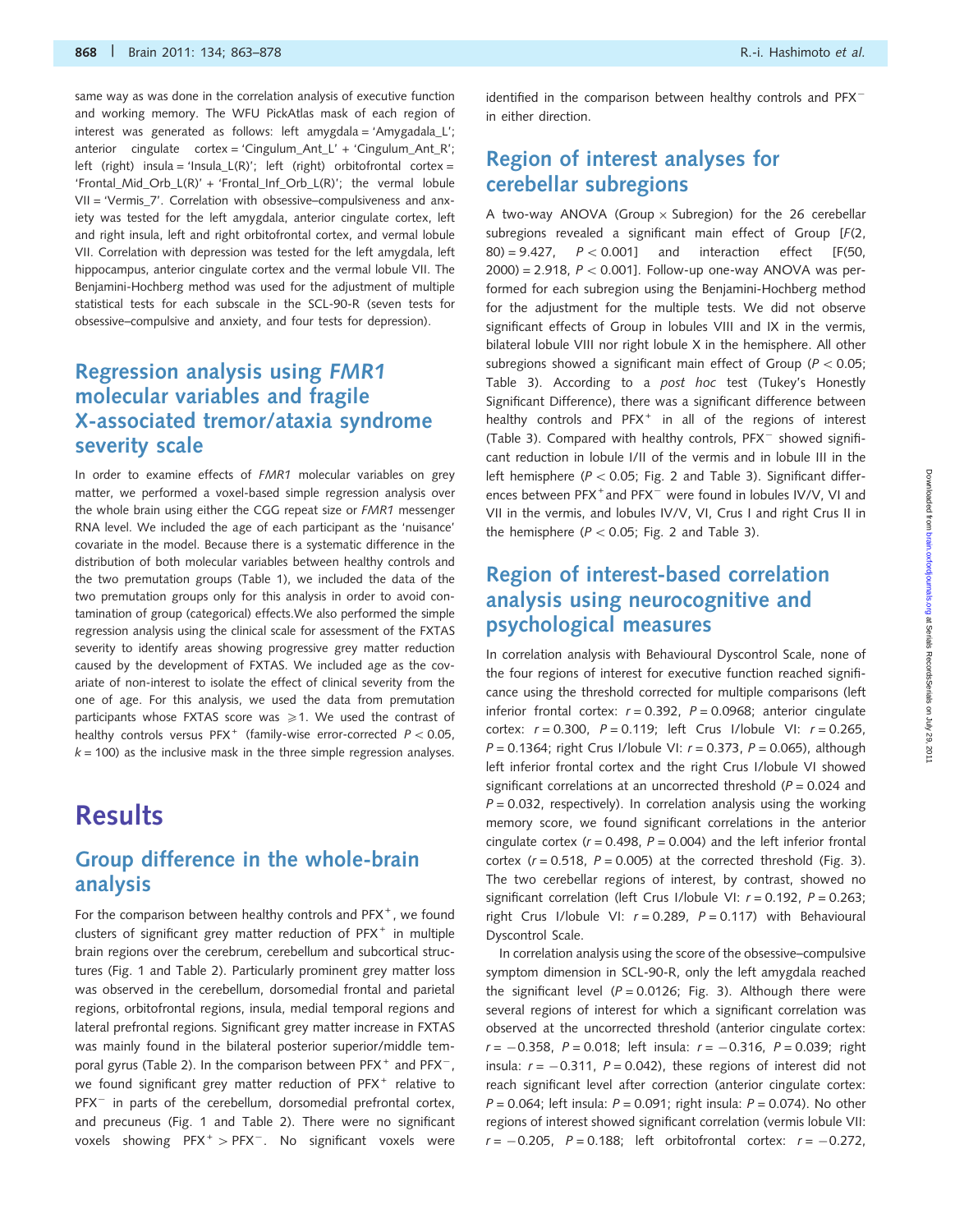### Table 2 Significant grey matter differences between groups

| Region                                                                         | Cluster size | X     | y              | z            | $z_{\text{max}}$ |
|--------------------------------------------------------------------------------|--------------|-------|----------------|--------------|------------------|
| Healthy controls $>$ PFX <sup>+</sup>                                          |              |       |                |              |                  |
| Left and right cerebellar hemispheres, vermis, ventral medial temporal regions | 53025        | 5     | $-77$          | $-21$        | 6.43             |
| Cingulate cortex, dorsomedial prefrontal cortex, pre-SMA, SMA, precuneus       | 22729        | $-1$  | 40             | 29           | 5.95             |
| Left insula/frontal operculum                                                  | 4663         | $-57$ | 10             | $\mathbf{1}$ | 5.38             |
| Left orbital frontal cortex                                                    | 4228         | $-18$ | 62             | $-19$        | 6.78             |
| Left and right cerebellar lobule IX                                            | 3558         | $-8$  | $-45$          | $-58$        | 5.45             |
| Right insula                                                                   | 2938         | 41    | $-6$           | $\mathsf 3$  | 5.75             |
| Thalamus                                                                       | 2076         | $-2$  | $-19$          | 13           | 5.69             |
| Left inferior frontal cortex                                                   | 1876         | $-51$ | 10             | 29           | 5.57             |
| Right orbital frontal cortex                                                   | 1656         | 21    | 65             | $-16$        | 6.26             |
| Left dorsolateral prefrontal cortex                                            | 1213         | $-33$ | 54             | 23           | 4.98             |
| Right superior frontal cortex                                                  | 743          | 31    | 11             | 62           | 5.14             |
|                                                                                | 686          | 23    | 37             | 51           | 5.35             |
| Bilateral gyrus rectus                                                         | 559          | 3     | 29             | $-29$        | 4.80             |
| Left superior parietal cortex                                                  | 553          | $-28$ | $-77$          | 47           | 5.22             |
| Right superior parietal cortex                                                 | 341          | 35    | $-69$          | 53           | 4.77             |
| Right premotor cortex                                                          | 200          | 59    | $-5$           | 39           | 5.08             |
| Left angular gyrus                                                             | 190          | $-55$ | $-60$          | 41           | 4.98             |
| Right angular gyrus                                                            | 173          | 62    | $-58$          | 37           | 4.75             |
| Left superior frontal cortex                                                   | 159          | $-32$ | $\overline{4}$ | 60           | 4.81             |
| Left post-central gyrus                                                        | 148          | $-61$ | $-24$          | 41           | 4.73             |
| $PFX^+ > Healthy$ controls                                                     |              |       |                |              |                  |
| Left superior/middle temporal gyrus                                            | 3674         | $-46$ | $-50$          | $\mathbf 0$  | 5.92             |
|                                                                                | 275          | $-48$ | $-9$           | $-22$        | 4.78             |
| Right middle temporal gyrus                                                    | 1560         | 52    | $-47$          | $-12$        | 5.40             |
|                                                                                | 239          | 49    | $-50$          | 10           | 4.77             |
| Left lateral occipital gyrus                                                   | 204          | $-29$ | $-85$          | $-2$         | 4.74             |
|                                                                                | 135          | $-33$ | $-73$          | 14           | 4.74             |
| Left medial orbital gyrus                                                      | 185          | $-20$ | 26             | $-11$        | 4.71             |
| Right middle frontal gyrus                                                     | 101          | 30    | 42             | 12           | 4.72             |
| $PFX^{-}$ > $PFX^{+}$                                                          |              |       |                |              |                  |
| Cerebellar lobules V/VI/VII                                                    | 5072         | 5     | $-78$          | $-22$        | 5.27             |
| Right cerebellar hemisphere VI                                                 | 1613         | 30    | $-23$          | $-36$        | 5.10             |
| Dorsal anterior cingulate/paracingulate                                        | 1471         | 6     | 30             | 40           | 4.65             |
| Left cerebellar hemisphere VIIB/Crus I                                         | 841          | $-48$ | $-53$          | $-47$        | 4.41             |
| Thalamus                                                                       | 625          | $-4$  | $-18$          | 12           | 4.30             |
| Right precuneus                                                                | 355          | 6     | $-60$          | 60           | 4.66             |
| Right dorsomedial prefrontal cortex                                            | 257          | 16    | 51             | 42           | 4.54             |
| Left cerebellar hemisphere Crus I                                              | 222          | $-22$ | $-90$          | $-27$        | 4.20             |
| Left frontal pole                                                              | 191          | $-15$ | 69             | $\epsilon$   | 4.12             |
| Right superior frontal cortex                                                  | 174          | 33    | 47             | 33           | 4.51             |
| Left premotor cortex                                                           | 168          | $-52$ | 6              | 40           | 4.34             |
| Left superior frontal cortex                                                   | 146          | $-34$ | $\overline{4}$ | 59           | 4.61             |
| Left posterior cingulate cortex                                                | 135          | $-5$  | $-31$          | 47           | 4.08             |
| $PFX^+ > PFX^-$                                                                |              |       |                |              |                  |
| No significant clusters                                                        |              |       |                |              |                  |
| Healthy controls $>$ PFX <sup>-</sup>                                          |              |       |                |              |                  |
| No significant clusters                                                        |              |       |                |              |                  |
| $PFX^{-}$ > Healthy controls                                                   |              |       |                |              |                  |
| No significant clusters                                                        |              |       |                |              |                  |

SMA = supplementary motor area.

 $P = 0.091$ ; right orbitofrontal cortex:  $r = -0.277$ ,  $P = 0.101$ ). In the correlation using the depression symptom dimension, only the left amygdala was significantly correlated using the corrected threshold ( $P = 0.019$ ; Fig. 3). No other regions of interest showed significant correlation after correction (anterior cingulate

cortex:  $r = -0.264$ ,  $P = 0.116$ ; left hippocampus:  $r = -0.301$ ,  $P = 0.100$ ; vermis VII:  $r = -0.093$ ,  $P = 0.554$ ), although the left hippocampus showed a marginally significant correlation at the uncorrected threshold ( $P = 0.050$ ). There was no region of interest that showed a significant correlation with anxiety after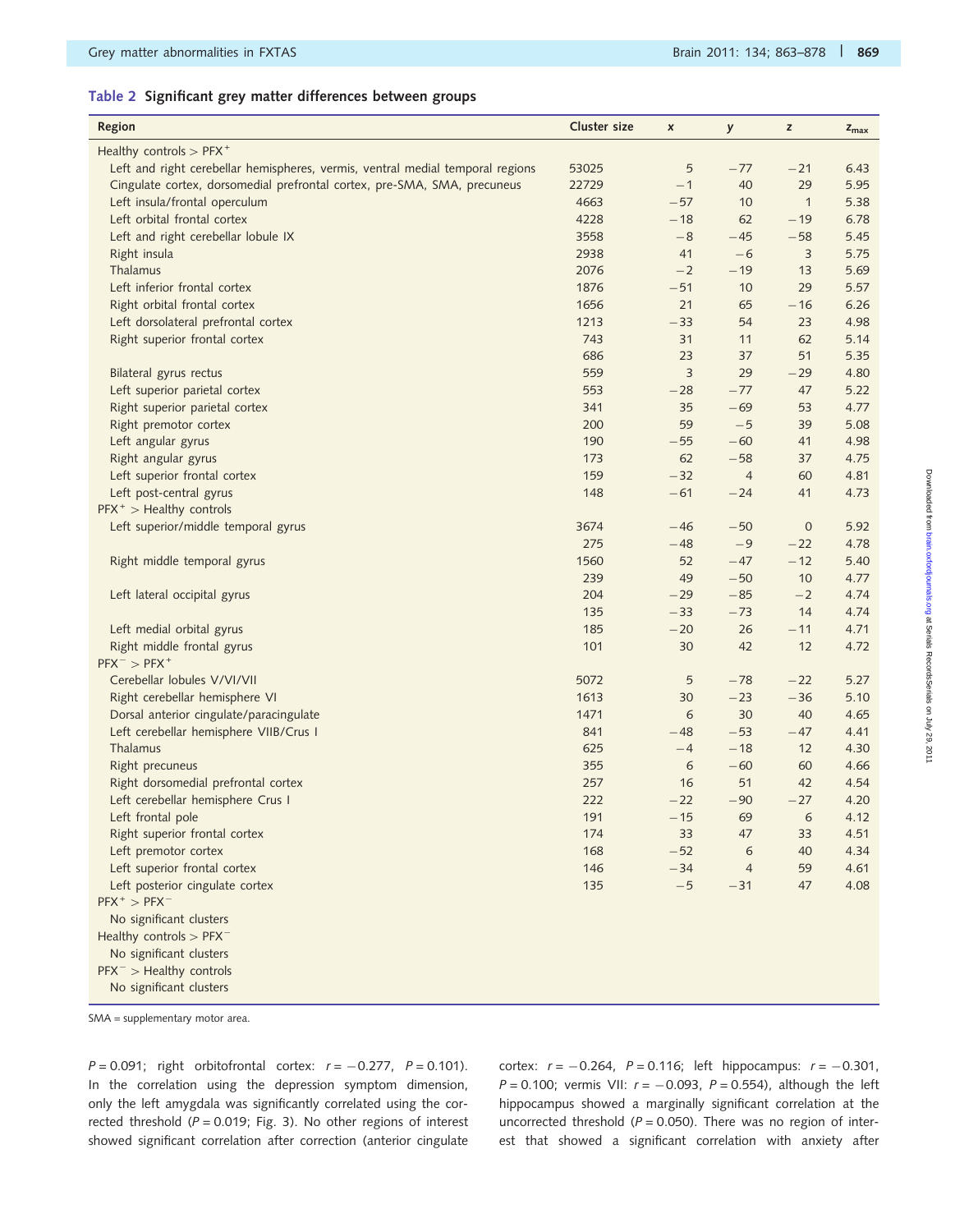#### Table 3 Group comparisons of age-adjusted grey matter density in the cerebellar subregions

| Region               | <b>Healthy controls</b> | PFX <sup>+</sup> | $PFX^-$          | F-test                    |
|----------------------|-------------------------|------------------|------------------|---------------------------|
| Vermis               |                         |                  |                  |                           |
| Lobule I/II*'***     | $3.48 \pm 1.10$         | $-2.91 \pm 1.19$ | $0.59 \pm 1.08$  | $F = 8.42, P < 0.001$     |
| Lobule III*          | $3.32 \pm 1.04$         | $-3.26 \pm 1.07$ | $0.09 \pm 1.08$  | $F = 10.09, P < 0.001$    |
| Lobule IV/V*,**      | $3.09 \pm 1.04$         | $-3.76 \pm 1.09$ | $0.87 \pm 0.91$  | $F = 12.19$ , $P < 0.001$ |
| Lobule VI*,**        | $4.93 \pm 1.13$         | $-5.66 \pm 1.25$ | $1.18 \pm 1.27$  | $F = 20.66$ , $P < 0.001$ |
| Lobule VII*,**       | $3.77 \pm 1.12$         | $-4.93 \pm 1.31$ | $1.45 \pm 1.14$  | $F = 14.74, P < 0.001$    |
| Lobule VIII          | $2.16 \pm 1.16$         | $-2.37 \pm 1.61$ | $0.04 \pm 1.35$  | $F = 2.72$ , $P = 0.078$  |
| Lobule IX            | $2.71 \pm 1.41$         | $-2.78 \pm 1.88$ | $-0.35 \pm 1.63$ | $F = 2.83, P = 0.077$     |
| Lobule X*            | $2.50 \pm 1.12$         | $-2.31 \pm 1.34$ | $-0.36 \pm 1.08$ | $F = 4.22$ , $P = 0.018$  |
| Hemisphere           |                         |                  |                  |                           |
| Lobule III           |                         |                  |                  |                           |
| $*$ * * * *          | $3.54 \pm 1.04$         | $-3.04 \pm 1.12$ | $-0.46 \pm 1.13$ | $F = 9.54$ , $P < 0.001$  |
| $R^*$                | $2.90 \pm 0.92$         | $-2.87 \pm 0.98$ | $0.01 \pm 0.84$  | $F = 10.22$ , $P < 0.001$ |
| Lobule IV/V          |                         |                  |                  |                           |
| $L^{\ast, \ast\ast}$ | $3.60 \pm 0.95$         | $-3.69 \pm 1.16$ | $0.18 \pm 1.14$  | $F = 11.86, P < 0.001$    |
| $R***$               | $2.83 \pm 1.03$         | $-3.97 \pm 1.31$ | $1.26 \pm 0.97$  | $F = 10.28, P < 0.001$    |
| Lobule VI            |                         |                  |                  |                           |
| $L^{*,**}$           | $3.32 \pm 0.96$         | $-3.90 \pm 1.33$ | $0.66 \pm 1.18$  | $F = 10.11, P < 0.001$    |
| $R$ *,**             | $2.46 \pm 0.92$         | $-3.95 \pm 1.27$ | $1.55 \pm 0.95$  | $F = 10.75$ , $P < 0.001$ |
| Crus I               |                         |                  |                  |                           |
| $1 * * * *$          | $3.15 \pm 0.81$         | $-3.82 \pm 1.02$ | $0.74 \pm 0.99$  | $F = 14.76, P < 0.001$    |
| $R$ *,**             | $2.64 \pm 0.84$         | $-3.61 \pm 1.01$ | $0.96 \pm 0.88$  | $F = 12.98, P < 0.001$    |
| Crus II              |                         |                  |                  |                           |
| $L^*$                | $2.70 \pm 0.82$         | $-3.09 \pm 1.22$ | $0.30 \pm 1.15$  | $F = 7.66$ , $P < 0.001$  |
| $R***$               | $2.50 \pm 0.79$         | $-2.98 \pm 0.95$ | $0.66 \pm 0.91$  | $F = 10.18$ , $P < 0.001$ |
| Lobule VIIB          |                         |                  |                  |                           |
| $L^*$                | $2.22 \pm 0.94$         | $-2.59 \pm 1.46$ | $0.20 \pm 1.26$  | $F = 3.91, P = 0.029$     |
| $R*$                 | $2.23 \pm 0.96$         | $-2.77 \pm 1.24$ | $0.48 \pm 1.04$  | $F = 5.61, P < 0.001$     |
| Lobule VIII          |                         |                  |                  |                           |
| L                    | $1.62 \pm 1.02$         | $-1.61 \pm 1.68$ | $-0.31 \pm 1.37$ | $F = 1.40, P = 0.254$     |
| $\mathsf R$          | $1.42 \pm 1.06$         | $-1.91 \pm 1.44$ | $0.26 \pm 1.05$  | $F = 1.99$ , $P = 0.148$  |
| Lobule IX            |                         |                  |                  |                           |
| $L^*$                | $3.04 \pm 1.28$         | $-2.62 \pm 1.58$ | $-0.65 \pm 1.46$ | $F = 4.06$ , $P = 0.027$  |
| $R^*$                | $3.08 \pm 1.21$         | $-2.68 \pm 1.65$ | $-0.79 \pm 1.21$ | $F = 4.51$ , $P = 0.020$  |
| Lobule X             |                         |                  |                  |                           |
| $L^*$                | $1.19 \pm 0.52$         | $-0.81 \pm 0.70$ | $-0.38 \pm 0.70$ | $F = 4.51$ , $P = 0.021$  |
| $\mathsf{R}$         | $0.99 \pm 0.63$         | $-1.14 \pm 0.65$ | $0.22 \pm 0.70$  | $F = 2.79$ , $P = 0.076$  |

Age-adjusted grey matter density represents the residual from a linear regression of age over the modulated grey matter density extracted from each subregion. \*Significant difference between controls and PFX<sup>+</sup> by a post hoc test (Tukey HSD). \*\*Significant difference between PFX<sup>-</sup> and PFX<sup>+</sup>. \*\*\*Significant difference between healthy controls and  $PFX^-$ .  $L = left$ ;  $R = right$ .

correction (left amygdala:  $r = -0.252$ ,  $P = 0.717$ ; anterior cingulate cortex:  $r = -0.241$ ,  $P = 0.421$ ; left insula:  $r = -0.217$ ,  $P = 0.284$ ; right insula:  $r = -0.212$ ,  $P = 0.242$ ; left orbitofrontal cortex:  $r = -0.222$ ,  $P = 0.355$ ; right orbitofrontal cortex:  $r = -0.208$ ,  $P = 0.210$ ; vermis VII:  $r = -0.154$ ,  $P = 0.324$ ).

## Whole brain regression analyses using FMR1 molecular variables and clinical scale of fragile X-associated tremor/ataxia syndrome

We performed regression analyses using CGG repeat size and FMR1 messenger RNA. For the analysis involving CGG repeat size, we found significant negative effects of CGG repeat size in

several clusters in the dorsal medial regions including the supplementary motor area and the dorsomedial prefrontal cortex (Fig. 4 and Table 4). No voxels showed a significant positive effect of CGG repeat size. We did not observe a significant correlation with FMR1 messenger RNA in either direction. In the analysis using the clinical scales of the FXTAS severity, we found significant negative correlations in cerebellar lobule VI/VII and the orbitofrontal cortex (Fig. 5 and Table 4). No significant positive correlations were observed.

## **Discussion**

Brain abnormalities in PFX<sup>+</sup> has been demonstrated in previous MRI volumetric studies based on gross anatomical parcellation as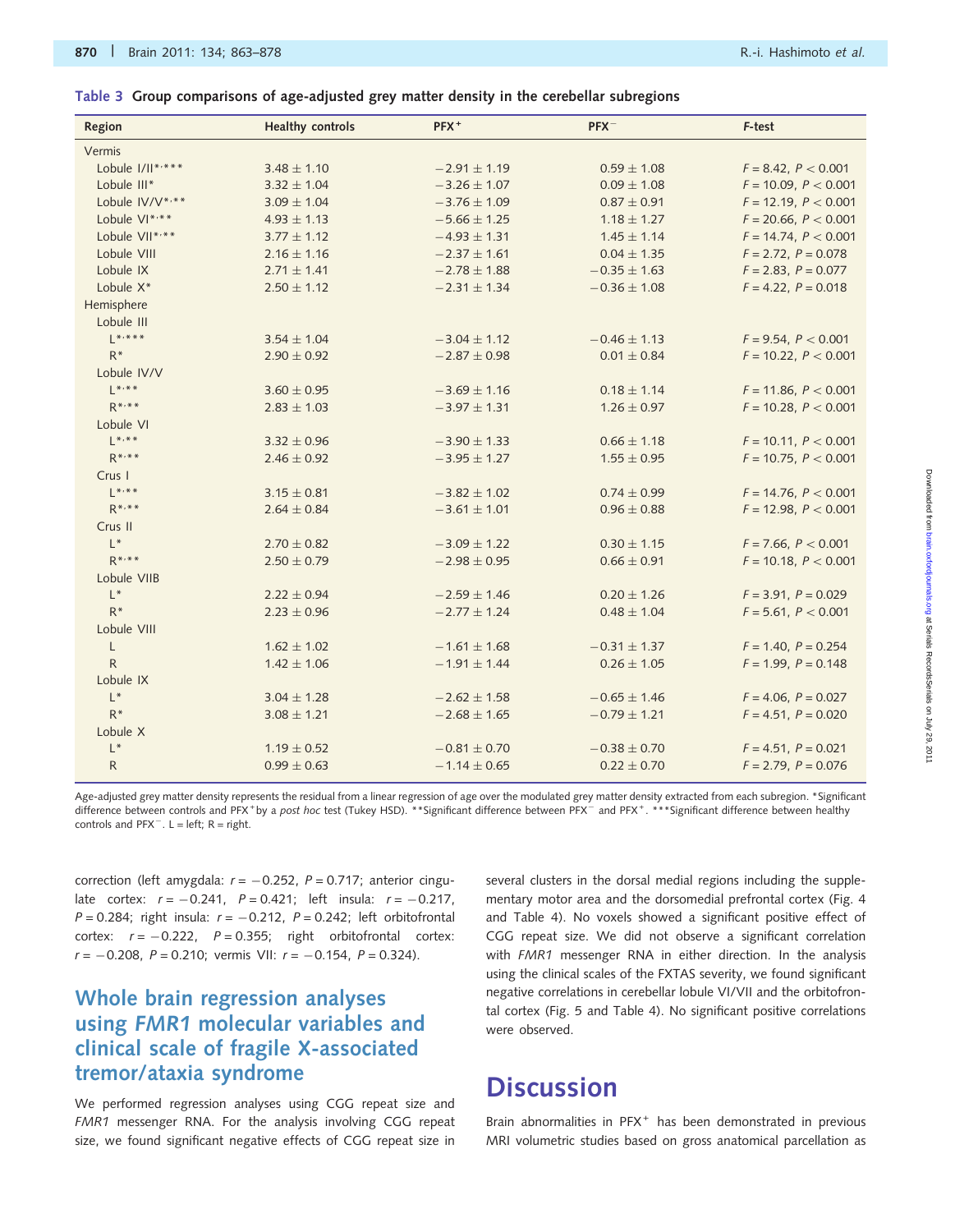

Figure 2 Region of interest analyses of the cerebellar subregions. (A) Sagittal views showing cerebellar subregions as determined by the WFU PickAtlas (Maldjian et al., 2003). In the most medial section  $(x = 0)$ , the eight subregions in the vermis are shown (lobules I/II, III, IV/ V, VI, VII, VIII, IX and X). The nine subregions in the hemisphere (lobules III, IV/V, VI, VIIB, VIII, IX, X, Crus I and Crus II) are shown in the lateral sections ( $x = -10$  and  $x = -20$ ). (B) Comparisons of grey matter (GM) density among the three groups in selected cerebellar subregions. Significant difference between two groups is shown by an asterisk. The y-axis represents the residual from a linear regression of age over the mean modulated grey matter density extracted from each subregion.

well as clinical MRI investigations (Brunberg et al., 2002; Cohen et al., 2006; Adams et al., 2007, 2010). However, systematic investigations of possible regionally selective abnormalities have not been performed. To our knowledge, this study represents the first demonstration of a spatial pattern of grey matter reduction in the PFX<sup>+</sup> brain using voxel-based morphometry. We identified significant grey matter reduction in multiple regions, particularly in the cerebellum, the dorsomedial frontal-parietal regions, the medial temporal regions and the insula. Correlation analysis using the behavioural measurements of the premutation groups indicated that psychological symptoms and working memory deficits of FMR1 premutation carriers are associated with grey matter loss in the left amygdala and in the left inferior frontal cortex and anterior cingulate cortex, respectively. Regression analyses using FMR1 molecular variables showed a significant contribution of CGG repeat size to the grey matter reduction in the dorsomedial frontal regions. Furthermore, progressive grey matter loss correlated with the severity of FXTAS symptomatology was also revealed in a part of the cerebellum and in the orbitofrontal cortex. These findings identify the pattern of anatomical abnormalities in FMR1 premutation carriers that might provide morphological bases for behavioural problems of this population.

Consistent with the past observations, both the whole-brain voxel-based morphometry analysis and the region of interest analyses revealed profound grey matter loss in the cerebellum of PFX<sup>+</sup>. Significant grey matter reduction was widespread, affecting almost the entire cerebellum except for some subregions in the inferior posterior lobe such as the lobule VIII. In particular, grey matter reductions in the anterior subregions of the vermis and hemispheres were highly significant (Fig. 2). The anterior vermis has been shown to be critical for the regulation of the postural equilibrium while standing (Diener et al., 1989; Ouchi et al., 1999). Severe atrophy in this region of the cerebellum therefore may be directly responsible for gait ataxia, one of the core clinical symptoms of PFX<sup>+</sup>. We suggest that analysis using behavioural scales for the severity of ataxia, such as the International Cooperative Ataxia Rating Scale, would be necessary to test this hypothesis. It is important to note that significant grey matter reduction was identified in several subregions in the anterior vermis and hemisphere even among PFX<sup>-</sup> (Table 3). This observation raises the possibility that degeneration in this region may be the initial pathological process before clinical signs of FXTAS. Significant grey matter loss was also found in several subregions of the posterior vermis. Previous neuropsychological studies described cerebellar cognitive affect syndrome resulted from damage to the posterior lobe (Schmahmann and Sherman, 1998). A recent meta-analysis of functional imaging studies indicated that areas around the vermis lobule VII are recruited with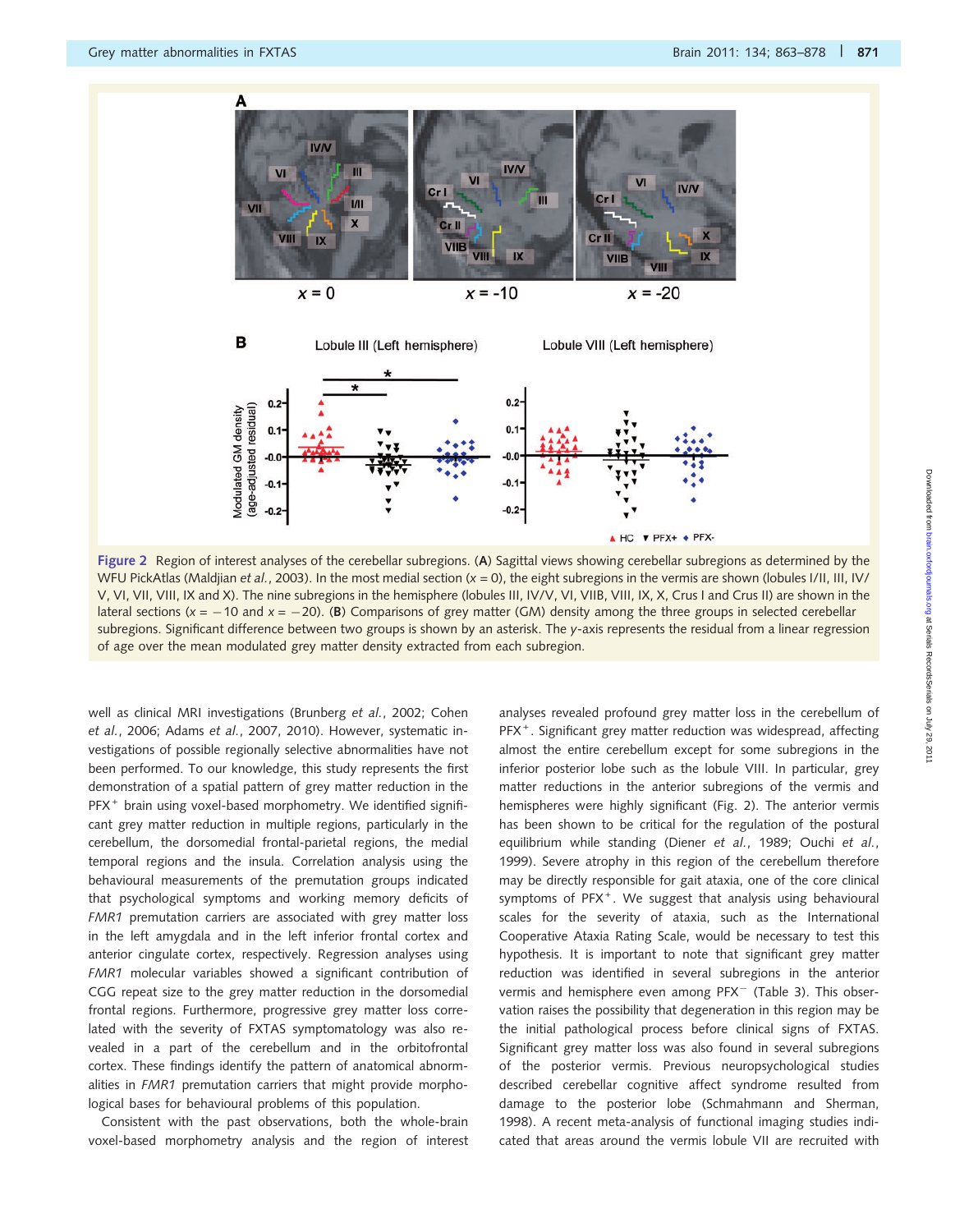

Figure 3 Significant association of grey matter (GM) density in regions of interest with cognitive and psychological scales in premutation carriers. (A and B) Relations between grey matter density in the left amygdala and self-reported psychological symptoms of obsessive– compulsive (A) and depression (B) on the SCL-90-R. (C and D) Relations between the sum of the working memory subscales in Wechsler Adult Intelligence Scale (Third Edition) and the grey matter density in the anterior cingulate cortex (C) and left inferior frontal cortex (D). Correlation coefficient and P-value (uncorrected) are noted. The correlations were found to be significant after correction for multiple comparisons.  $L = left$ ;  $R = right$ .

high probability in tasks of emotional processing (Stoodley and Schmahmann, 2009). Although these findings suggest that significant abnormality of this subregion may be related to psychiatric problems in FXTAS, this possibility was not supported by our correlation analysis that failed to show significant association between the level of depression, anxiety or obsessive–compulsiveness in SCL-90-R and grey matter reduction in this region.

In the cerebellar hemispheres, large grey matter reductions in PFX<sup>+</sup> were observed in parts of the neocerebellum, including Crus I, Crus II and lobule VI. According to the aforementioned meta-analysis of cerebellar activation, these neocerebellar regions, particularly the boundary between Crus I and lobule VI, are frequently activated in executive function and working memory tasks (Stoodley and Schmahmann, 2009), which suggests that abnormalities in these cerebellar subregions may contribute to impaired executive and working memory processes in PFX<sup>+</sup>. However, the present correlation analysis using the Behavioural Dyscontrol Scale and the working memory score did not support this possibility except for the trend-level correlation between the right Crus I/ lobule VI volume and the Behavioural Dyscontrol Scale score. Because executive functions comprise various cognitive processes, it is necessary to examine possible relevance with other behavioural tests of executive functions. Compared with these subregions, grey matter reductions in several posterior subregions were less pronounced. In particular, we did not find evidence of significant abnormality of the hemisphere lobule VIII, a subregion that has been shown to be most severely impaired in spinocerebellar ataxia 17 (SCA17), another neurodegenerative disorder caused by a single gene mutation (Lasek et al., 2006). This dissociation is interesting given the phenotypic overlap between this disease and PFX<sup>+</sup>. Among the posterior subregions, the lobule IX showed significant grey matter loss. This region has been suggested to form the cerebellar node of the 'default-mode' network (Habas et al., 2009). Grey matter loss in this region may thus be related to highly significant abnormalities of cortical nodes of this network, such as the dorsomedial prefrontal cortex and precuneus (Fig. 1).

The comparison between the healthy controls and  $PFX^+$  revealed profound grey matter atrophy in several cortical and subcortical regions outside of the cerebellum. In particular, a cluster of significant reduction was identified over the extended areas in the medial surface of the brain between the frontal and parietal regions (Fig. 1). This huge cluster comprises multiple regions including the dorsal anterior cingulate/paracingulate cortex, dorsomedial prefrontal cortex, supplementary motor area, middle and posterior paracingulate cortex and precuneus (Table 2). The most prominent grey matter loss was centred in the dorsal anterior cingulate cortex. Previous functional imaging and brain lesion studies have shown that the anterior cingulate cortex is implicated in both cognitive and emotional processing (Bush et al., 2000). In the cognitive domain, activation of this area has been found under executive cognitive and working memory tasks that require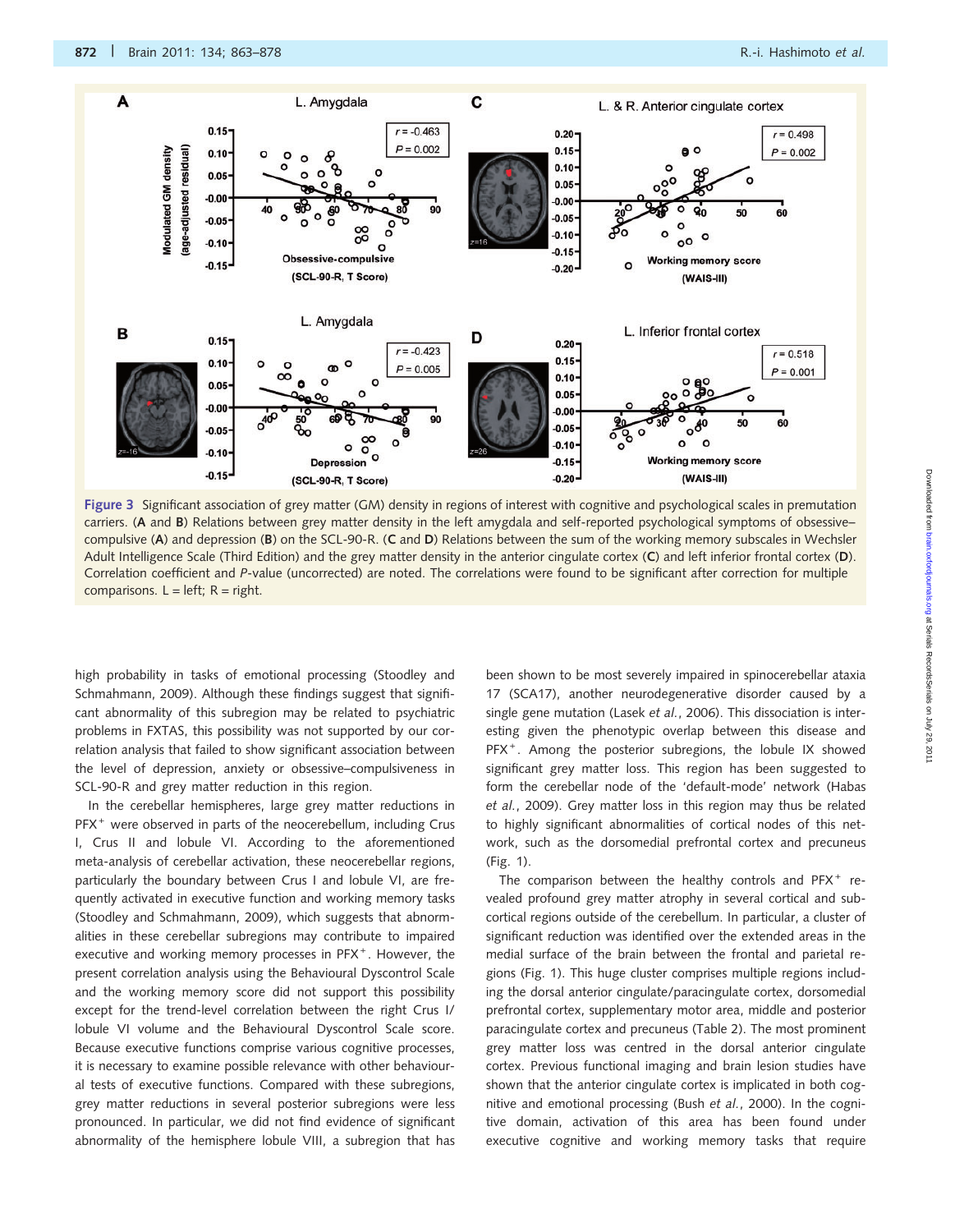

Figure 4 Significant negative effect of the CGG repeat size on the grey matter (GM) density in the FMR1 premutation carriers. (A) Clusters of voxels in the dorsal medial regions showing significant negative correlation with the CGG repeat size. The blue circles indicate the largest cluster in the supplementary motor area in the sagittal, coronal and axial views. (B) The plot of CGG repeat size and the grey matter density at a voxel of the highest t-value in the supplementary motor area (x, y, z = 5,  $-6$ , 59). The y-axis represents the residual from a linear regression of age over the modulated grey matter density at this coordinate.

| Region                                        | <b>Size</b> | $\pmb{\times}$ | y     | z     | $z_{\text{max}}$ |
|-----------------------------------------------|-------------|----------------|-------|-------|------------------|
| CGG repeat size                               |             |                |       |       |                  |
| Supplementary motor area                      | 283         | 5              | $-6$  | 59    | 4.26             |
|                                               |             | $-3$           | $-5$  | 55    | 4.20             |
| Mammillary body/anterior ventral hypothalamus | 282         | 3              | $-5$  | $-11$ | 4.23             |
| Right orbitofrontal cortex                    | 165         | 16             | 69    | $-9$  | 4.33             |
| Left dorsomedial prefrontal cortex            | 144         | $-4$           | 28    | 48    | 4.25             |
|                                               |             | $-4$           | 49    | 30    | 4.11             |
|                                               |             | $-4$           | 40    | 41    | 4.09             |
| Right cerebellar hemisphere lobule IX         | 142         | $-13$          | $-42$ | $-54$ | 4.35             |
| Right anterior cingulate/paracingulate cortex | 109         | 5              | 50    | 25    | 4.28             |
| FXTAS severity scale                          |             |                |       |       |                  |
| Right cerebellar vermis lobule VI/VII         | 639         | $\overline{4}$ | $-78$ | $-23$ | 4.66             |
| Right orbitofrontal cortex                    | 398         | 16             | 69    | $-11$ | 4.63             |

#### Table 4 Regression analysis using CGG repeat size and FXTAS severity scale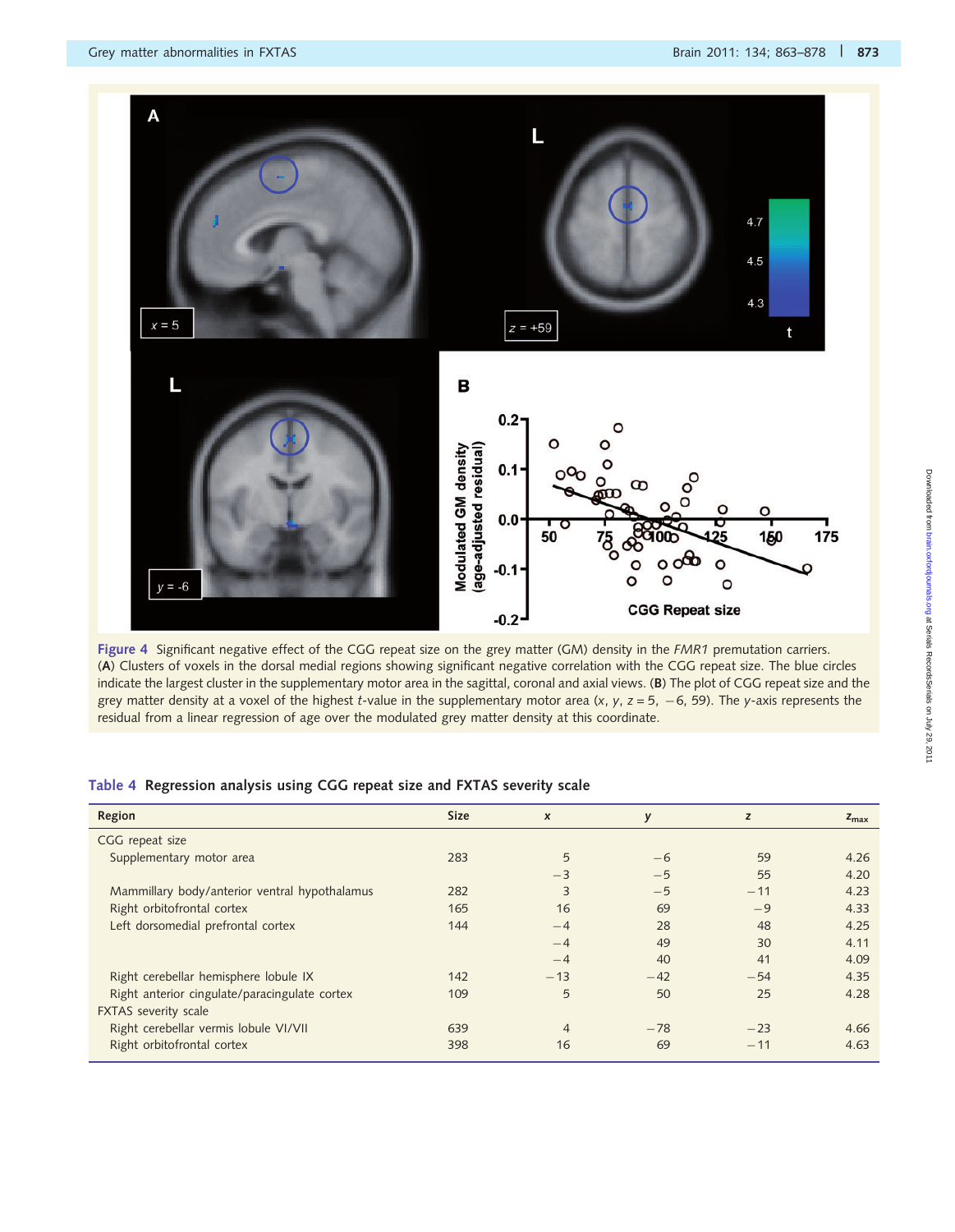

Figure 5 Progressive grey matter (GM) loss correlated with the severity of FXTAS. (A) Significant negative correlation with a clinical scale for assessment of the FXTAS severity in the vermis (shown in the blue circles). (B) The plot of the FXTAS severity and the grey matter density at a voxel of the highest t-value in the vermis  $(x, y, z = 4, -78, -23)$ .

attention, cognitive efforts and performance monitoring (Smith and Jonides, 1999; Paus, 2001). The anterior cingulate cortex is also a part of the network for decision making and social behaviour by forming reciprocal connectivity with the amygdala, orbitofrontal cortex and ventral striatum (Vogt et al., 1995; Cavada et al., 2000; Beckmann et al., 2009). Within this network, it has been proposed that the anterior cingulate cortex plays a crucial role in selection of action, especially that which involves effort (Rushworth et al., 2007). Therefore, dysfunction of this area might be particularly related to impairments of effortful executive and working memory processes and apathetic symptoms of this disease (Bacalman et al., 2006). The present study lent support for this view by showing a significant correlation between anterior cingulate cortex volume and working memory score (Fig. 3). Further studies are needed to examine whether apathy-related symptoms are associated with structural abnormalities in this region.

The cluster of significant grey matter reduction also extended into the adjacent regions such as the dorsomedial prefrontal cortex, pre-supplementary motor area and supplementary motor area (Fig. 1 and Table 2). The medial dorsal prefrontal cortex and precuneus are crucial nodes of the default-mode network (Gusnard and Raichle, 2001; Raichle et al., 2001). Although the function of this network remains to be clarified, past studies proposed that it is involved in episodic memory retrieval, self-reflection and stream-of-consciousness (Greicius et al., 2003; Cavanna and Trimble, 2006). Functional abnormalities of this network have been found in several psychiatric conditions including autism (Kennedy et al., 2006; Monk et al., 2009). It is possible that structural abnormalities of the medial dorsal prefrontal cortex and the precuneus contribute to the memory problem and the development of psychiatric episodes in PFX<sup>+</sup>. We also found clusters of significant negative correlations with the CGG repeat size in the dorsal medial frontal cortex (Fig. 4 and Table 4) suggesting a significant gene dosage effect of FMR1 on grey matter in this part of the brain. This further supports the influence of the CGG repeat number on the severity of clinical involvement. Past studies found particularly strong correlation of the CGG repeats with the FXTAS phenotypes including overall motor impairment (Leehey et al., 2007), the age of onset of tremor and ataxia (Tassone et al., 2007), severity of white matter disease and degree of brain atrophy (Loesch et al., 2005; Cohen et al., 2006), severity of neuropathic signs (Berry-Kravis et al., 2007b), degree of neuropathy as measured by nerve conduction studies (Soontarapornchai et al., 2008), reduced cerebellar volume (Adams et al., 2007), the percent of inclusions and age at death (Greco et al., 2006), and the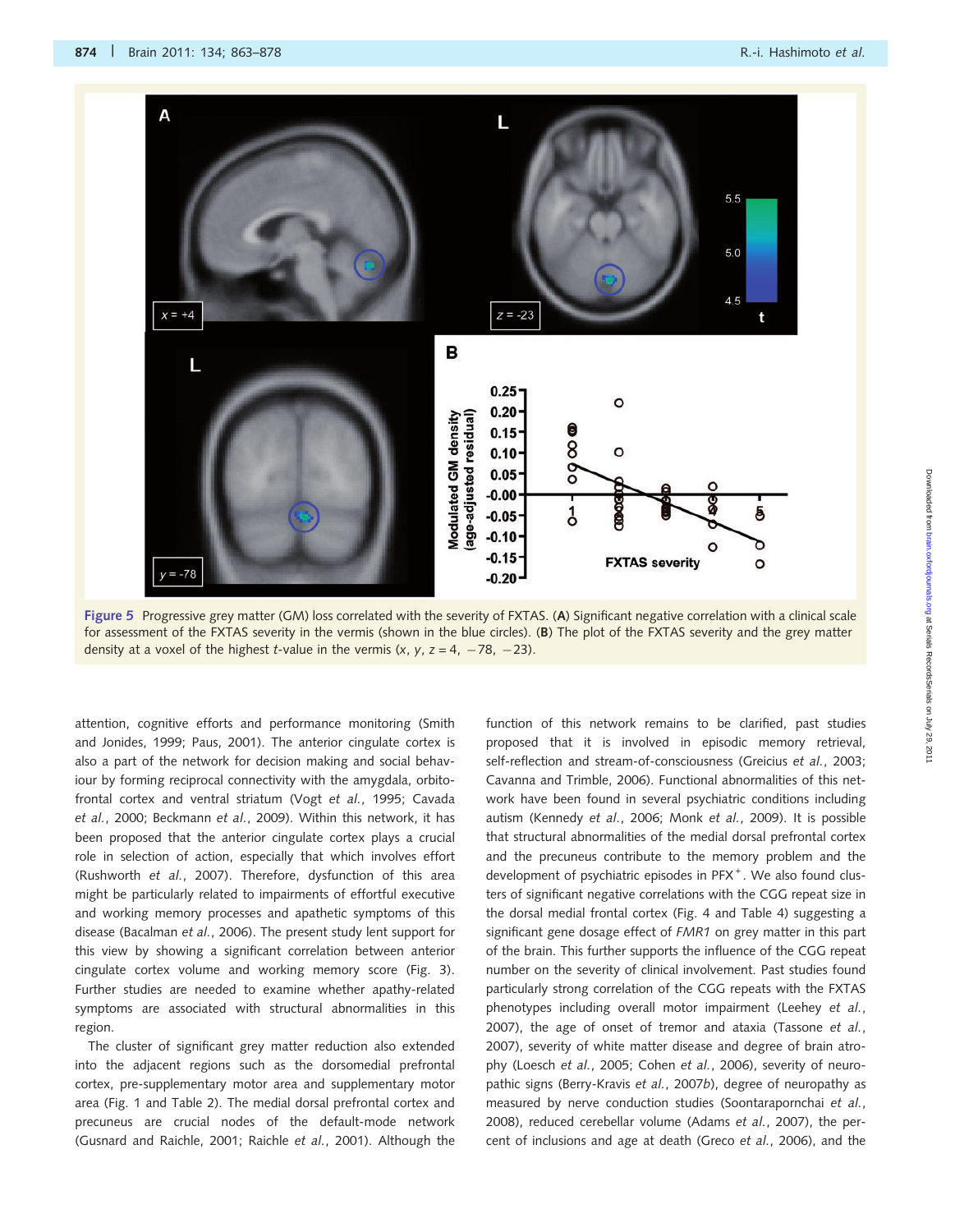amplitude of electrophysiological response to word processing (Olichney et al., 2010).

Significant grey matter loss was also observed in the bilateral orbitofrontal cortex (Fig. 1 and Table 2). Past neuropsychological studies have shown that patients with cortical damage to this area display impulsive behaviours (Bechara et al., 2000). A recent functional MRI study of patients with obsessive–compulsive disorder and their unaffected close relatives proposed that abnormality of the orbitofrontal cortex may be endophenotype of obsessive– compulsive disorder (Chamberlain et al., 2008). Further, a recent review proposed that this area is important for subjective pleasantness/hedonic processing (Kringelbach, 2005). Given these proposals, it is tempting to associate grey matter reduction of this structure with psychiatric symptoms of disinhibition, obsessive– compulsiveness and impassivity/apathy of PFX<sup>+</sup> (Hessl et al., 2005; Bacalman et al., 2006; Bourgeois et al., 2009). However, we did not find significant correlation of the grey matter volume and the level of obsessive–compulsiveness. It remains to be tested whether there is any association with the severity of disinhibition and apathy. We note that, in the voxel-based morphometry analysis, this area is known to be particularly sensitive to misregistration and normalization error. Therefore, we suggest that the structural abnormalities in the orbitofrontal cortex need to be replicated using different methodologies such as manual tracing (Nakamura et al., 2008) and cortical thickness measurements (Kuperberg et al., 2003).

Grey matter loss in  $PFX^+$  was clearly observed in the bilateral insula. A classic review described multiple functional roles of insular cortex including the sensory, motor and cognitive domains (Augustine, 1996). In our analysis, foci of grey matter loss were located in the posterior part, although signs of the milder grey matter loss in the anterior part were also observed when a more liberal statistical threshold was used (false discovery rate corrected  $P < 0.05$ , not reported). Recent functional anatomical studies of both primates and humans highlighted the insula's role in interoception, the sense of physiological condition of the body including the visceral, hunger, pain and thermal sensations (Craig, 2003a, b). It has been proposed that altered interoception and anxiety are linked and that individuals prone to anxiety are associated with exaggerated interoceptive prediction signals generated in the anterior insula (Paulus and Stein, 2006). Because the posterior insula provides direct inputs to its anterior part, structural abnormalities of the posterior insula may adversely affect the function of the anterior insula, which contributes to anxiety-related symptoms of  $PFX^+$  and  $PFX^-$ . In the present correlation analysis, although the correlation between level of obsessive–compulsiveness and reduced insula volume was significant bilaterally at an uncorrected threshold, it did not reach the significant level after correction. More observations are needed to test the possible association between the grey matter loss in the insula and anxiety-related symptoms of the premutation carriers.

Significant grey matter loss of  $PFX^+$  was also identified in the medial temporal lobe structures including parts of the fusiform gyrus and parahippocampus. Abnormalities were more extended in the left hemisphere, involving the hippocampus and amygdala. Although a number of studies indicated the pathological processes of depression in the hippocampus (Soares and Mann, 1997; Sheline, 2000), correlation between left hippocampal grey matter density and the severity of depressive symptom was marginally significant only when an uncorrected threshold was used. Previous neuropsychological and functional imaging studies have shown the critical role of the left hippocampus in verbal memory (Milner, 1972; Strange et al., 1999). Structural abnormalities of this area may therefore underlie impaired declarative verbal memory in PFX<sup>+</sup> (Grigsby et al., 2008), although this possibility needs to be examined more directly by analysis using behavioural measures of declarative memory. In contrast, we observed a clear negative correlation between the left amygdala volume and elevated levels of obsessive–compulsiveness and depression. Together with our previous functional MRI study that found functional abnormalities in the amygdala in  $PFX^-$  (Hessl et al., 2007), this finding further supports the view that abnormalities in the amygdala play crucial roles in psychological symptoms of FMR1 premutation carriers. It is interesting that the left amygdala underlies both depression and an anxiety-related symptom, given a high comorbidity between depression and anxiety disorders (Kessler et al., 2003). Our result is consistent with previous findings of pathological processes affecting structure and function of the amygdala in patients with the obsessive–compulsive disorder (Szeszko et al., 1999; Menzies et al., 2008) and in those with depression (Sheline, 2000).

As predicted from neuropsychological observations, significant clusters of grey matter loss of the patient group were found in multiple areas for executive cognitive functions and working memory, including the inferior frontal cortex, dorsolateral prefrontal cortex and superior parietal cortex (Figs 1 and 3; Table 2). Significant correlations between left inferior frontal cortex volume and working memory scores indicates that grey matter loss in this region, together with that in the anterior cingulate cortex, contributes to working memory deficits in PFX<sup>+</sup> and in PFX<sup>-</sup> (Grigsby et al., 2008; Cornish et al., 2009) (Fig. 3). A previous behavioural study demonstrated significant impairment in response inhibition in both affected and unaffected premutation carriers (Cornish et al., 2008). Although past brain lesion and functional imaging studies replicated the pivotal roles of the right inferior frontal cortex in response inhibition (Konishi et al., 1999; Aron et al., 2004), we did not observe significant voxels with grey matter reduction of  $PFX^+$  in this region. It still remains possible that abnormalities of this region may be more apparent in the functional measures rather than the structural ones. Furthermore, response inhibition is subserved by connectivity between the right inferior frontal cortex and other brain regions including the striatum (Aron and Poldrack, 2006). It would be interesting to examine in the future studies the structural and functional connectivity between the right inferior frontal cortex and other regions.

Although extensive grey matter atrophy was identified in PFX<sup>+</sup>, neuropsychological studies have widely reported cognitive functions that remain preserved or only mildly impaired (Cornish et al., 2008; Grigsby et al., 2008). In particular, language impairments have not been reported for any of the 16 subscales for 'language' and 'verbal reasoning and comprehension' (Grigsby et al., 2008). In the voxel-based analysis, however, a rather significant increase of grey matter density for the patient group was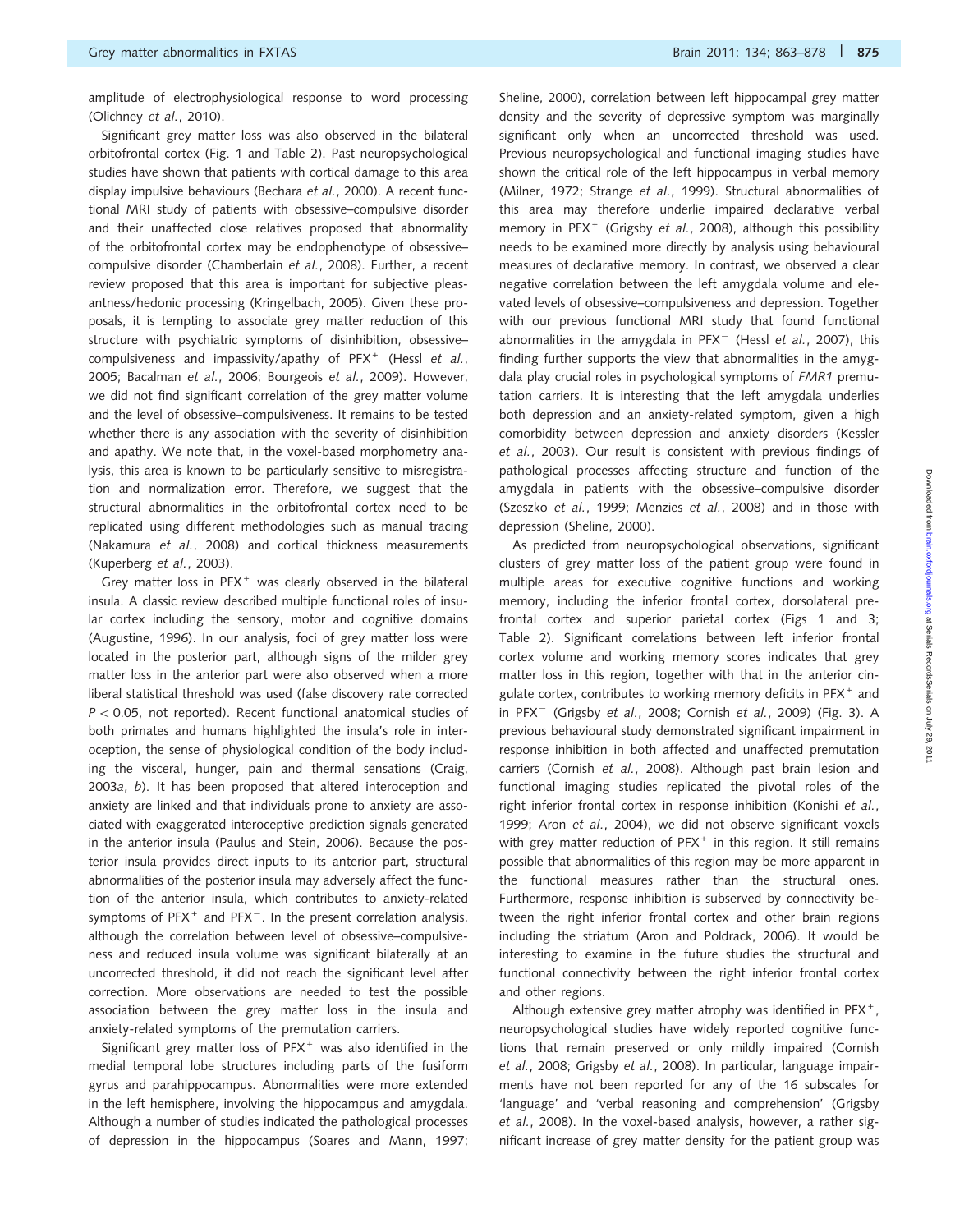identified in the bilateral posterior part of superior/middle temporal gyrus. Although this observation has several possible explanations, the structural increase may play compensatory roles for maintaining language functions despite neurodegenerative processes affecting other language-related regions including the left inferior frontal cortex (Figs 1 and 3). Visuospatial functions and visual attention were suggested to be only mildly impaired in PFX<sup>+</sup> (Grigsby et al., 2008). The present voxel-based analysis revealed significant grey matter reduction in some regions of the visuospatial and dorsal visual systems, such as the right superior parietal cortex, whereas the other regions of these systems, including the right superior occipital gyrus, did not have voxels with significant grey matter reduction. It is possible that there is a functional change in intact regions that compensates for structural degeneration affecting other parts of the systems.

In addition to atrophy affecting grey matter, importance of pathological changes in the white matter has been increasingly recognized in many neurological and psychiatric conditions (Kanaan et al., 2005; Stebbins and Murphy, 2009). Indeed, hyperintensities in the periventricular and cerebellar zones have been recognized as one of the hallmark neuroradiological features of the FXTAS brain (Brunberg et al., 2002). Because the present analyses focused on alternations of grey matter, it remains unanswered how the white matter abnormalities are related to the FXTAS symptomatology and FMR1 molecular variables. The use of the MRI sequences optimal for the white matter pathology, such as the diffusion tensor imaging and the fluid-attenuated inversion recovery sequence, would complement our present findings of the grey matter abnormalities for better understanding of brain abnormalities in PFX<sup>+</sup>.

To conclude, the current voxel-based morphometry study revealed the pattern of regional grey matter abnormalities of  $PFX^+$  over the whole brain that may underlie its behavioural problems in the motor, cognitive and psychiatric domains. Findings of group comparisons together with regression analyses using FMR1 genetic molecular variables and a clinical severity scale provide foundations at the systems-level for bridging the gap between genetic molecular pathological processes and clinical behavioural observations.

# Funding

The National Institute of Health grants (UL1DE019583, DA024854 and HD036071); National Institute on Neurological Disorders and Stroke grant (RL1NS062412); National Institute on Ageing grants (RL1AG032119 and RL1AG032115); National Centre for Research Resources (UL1 RR024146); Roche, Novartis, Seaside Therapeutics, Forest, Johnson and Johnson, and Neuropharm, treatment trials in fragile X or autism (to R.J.H.).

# References

Adams JS, Adams PE, Nguyen D, Brunberg JA, Tassone F, Zhang W, et al. Volumetric brain changes in females with fragile X-associated tremor/ataxia syndrome (FXTAS). Neurology 2007; 69: 851–9.

- Adams PE, Adams JS, Nguyen DV, Hessl D, Brunberg JA, Tassone F, et al. Psychological symptoms correlate with reduced hippocampal volume in fragile X premutation carriers. Am J Med Genet B Neuropsychiatr Genet 2010; 153B: 775–85.
- Aron AR, Monsell S, Sahakian BJ, Robbins TW. A componential analysis of task-switching deficits associated with lesions of left and right frontal cortex. Brain 2004; 127 (Pt 7): 1561–73.
- Aron AR, Poldrack RA. Cortical and subcortical contributions to Stop signal response inhibition: role of the subthalamic nucleus. J Neurosci 2006; 26: 2424–33.
- Ashburner J, Friston KJ. Voxel-based morphometry—the methods. Neuroimage 2000; 11 (6 Pt 1): 805–21.
- Ashburner J, Friston KJ. Unified segmentation. Neuroimage 2005; 26: 839–51.
- Augustine JR. Circuitry and functional aspects of the insular lobe in primates including humans. Brain Res Brain Res Rev 1996; 22: 229–44.
- Bacalman S, Farzin F, Bourgeois JA, Cogswell J, Goodlin-Jones BL, Gane LW, et al. Psychiatric phenotype of the fragile X-associated tremor/ataxia syndrome (FXTAS) in males: newly described fronto-subcortical dementia. J Clin Psychiatry 2006; 67: 87–94.
- Bechara A, Damasio H, Damasio AR. Emotion, decision making and the orbitofrontal cortex. Cereb Cortex 2000; 10: 295–307.
- Beckmann M, Johansen-Berg H, Rushworth MF. Connectivity-based parcellation of human cingulate cortex and its relation to functional specialization. J Neurosci 2009; 29: 1175–90.
- Benjamini Y, Hochberg Y. Controlling the false discovery rate: a practical and powerful approach to multiple testing. J R Stat Soc 1995; 57: 289–300.
- Berry-Kravis E, Abrams L, Coffey SM, Hall DA, Greco C, Gane LW, et al. Fragile X-associated tremor/ataxia syndrome: clinical features, genetics, and testing guidelines. Mov Disord 2007a; 22: 2018–30.
- Berry-Kravis E, Goetz CG, Leehey MA, Hagerman RJ, Zhang L, Li L, et al. Neuropathic features in fragile X premutation carriers. Am J Med Gene 2007b; 143: 19–26.
- Bourgeois JA, Coffey SM, Rivera SM, Hessl D, Gane LW, Tassone F, et al. A review of fragile X premutation disorders: expanding the psychiatric perspective. J Clin Psychiatry 2009; 70: 852–62.
- Bourgeois JA, Cogswell JB, Hessl D, Zhang L, Ono MY, Tassone F, et al. Cognitive, anxiety and mood disorders in the fragile X-associated tremor/ataxia syndrome. Gen Hosp Psychiatry 2007; 29: 349–56.
- Brunberg JA, Jacquemont S, Hagerman RJ, Berry-Kravis EM, Grigsby J, Leehey MA, et al. Fragile X premutation carriers: characteristic MR imaging findings of adult male patients with progressive cerebellar and cognitive dysfunction. AJNR Am J Neuroradiol 2002; 23: 1757–66.
- Buckner RL, Koutstaal W. Functional neuroimaging studies of encoding, priming, and explicit memory retrieval. Proc Natl Acad Sci USA 1998; 95: 891–8.
- Bush G, Luu P, Posner MI. Cognitive and emotional influences in anterior cingulate cortex. Trends Cogn Sci 2000; 4: 215–22.
- Cabeza R, Nyberg L. Imaging cognition II: an empirical review of 275 PET and fMRI studies. J Cogn Neurosci 2000; 12: 1–47.
- Cavada C, Company T, Tejedor J, Cruz-Rizzolo RJ, Reinoso-Suarez F. The anatomical connections of the macaque monkey orbitofrontal cortex. A review. Cereb Cortex 2000; 10: 220–42.
- Cavanna AE, Trimble MR. The precuneus: a review of its functional anatomy and behavioural correlates. Brain 2006; 129 (Pt 3): 564–83.
- Chamberlain SR, Menzies L, Hampshire A, Suckling J, Fineberg NA, del Campo N, et al. Orbitofrontal dysfunction in patients with obsessivecompulsive disorder and their unaffected relatives. Science 2008; 321: 421–2.
- Chen Y, Tassone F, Berman RF, Hagerman PJ, Hagerman RJ, Willemsen R, et al. Murine hippocampal neurons expressing Fmr1 gene premutations show early developmental deficits and late degeneration. Hum Mol Genet 2010; 19: 196–208.
- Cohen S, Masyn K, Adams J, Hessl D, Rivera S, Tassone F, et al. Molecular and imaging correlates of the fragile X-associated tremor/ ataxia syndrome. Neurology 2006; 67: 1426–31.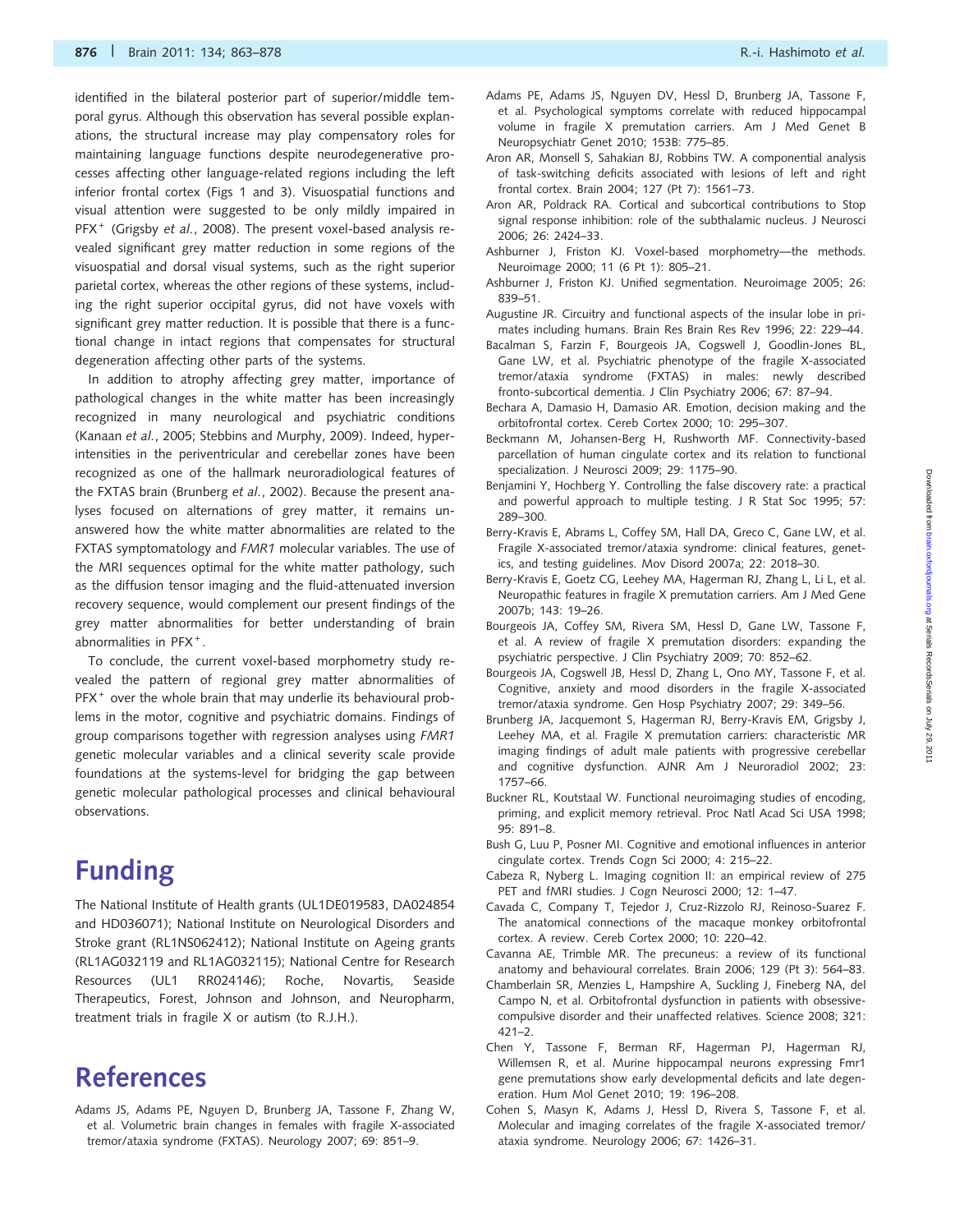- Cornish KM, Kogan CS, Li L, Turk J, Jacquemont S, Hagerman RJ. Lifespan changes in working memory in fragile X premutation males. Brain Cogn 2009; 69: 551–8.
- Cornish KM, Li L, Kogan CS, Jacquemont S, Turk J, Dalton A, et al. Age-dependent cognitive changes in carriers of the fragile X syndrome. Cortex 2008; 44: 628–36.
- Cornish K, Kogan C, Turk J, Manly T, James N, Mills A, et al. The emerging fragile X premutation phenotype: evidence from the domain of social cognition. Brain Cogn 2005; 57: 53–60.
- Craig AD. Interoception: the sense of the physiological condition of the body. Curr Opin Neurobiol 2003a; 13: 500–5.
- Craig AD. A new view of pain as a homeostatic emotion. Trends Neurosci 2003b; 26: 303–7.
- Derogatis L. Symptom checklist-90-R: Adminstration, scoring, and procedures manual. 3rd edition, Minneapolis: National Compuer Systems,  $Inc·1994$
- Diener Healthy Control, Dichgans J, Guschlbauer B, Bacher M, Langenbach P. Disturbances of motor preparation in basal ganglia and cerebellar disorders. Prog Brain Res 1989; 80: 481–8.
- Etkin A, Wager TD. Functional neuroimaging of anxiety: a meta-analysis of emotional processing in PTSD, social anxiety disorder, and specific phobia. Am J Psychiatry 2007; 164: 1476–88.
- Farzin F, Perry H, Hessl D, Loesch D, Cohen J, Bacalman S, et al. Autism spectrum disorders and attention-deficit/hyperactivity disorder in boys with the fragile X premutation. J Dev Behav Pediatr 2006; 27 (2 Suppl.): S137–44.
- Franke P, Leboyer M, Gansicke M, Weiffenbach O, Biancalana V, Cornillet-Lefebre P, et al. Genotype-phenotype relationship in female carriers of the premutation and full mutation of FMR-1. Psychiatry Res 1998; 80: 113–27.
- Fu YH, Kuhl DP, Pizzuti A, Pieretti M, Sutcliffe JS, Richards S, et al. Variation of the CGG repeat at the fragile X site results in genetic instability: resolution of the Sherman paradox. Cell 1991; 67: 1047–58.
- Garcia-Arocena D, Hagerman PJ. Advances in understanding the molecular basis of FXTAS. Hum Mol Genet 2010; 19: R83–9.
- Greco CM, Berman RF, Martin RM, Tassone F, Schwartz PH, Chang A, et al. Neuropathology of fragile X-associated tremor/ataxia syndrome (FXTAS). Brain 2006; 129 (Pt 1): 243–55.
- Greco CM, Hagerman RJ, Tassone F, Chudley AE, Del Bigio MR, Jacquemont S, et al. Neuronal intranuclear inclusions in a new cerebellar tremor/ataxia syndrome among fragile X carriers. Brain 2002; 125 (Pt 8): 1760–71.
- Greicius MD, Krasnow B, Reiss AL, Menon V. Functional connectivity in the resting brain: a network analysis of the default mode hypothesis. Proc Natl Acad Sci USA 2003; 100: 253–8.
- Grigsby J, Brega AG, Engle K, Leehey MA, Hagerman RJ, Tassone F, et al. Cognitive profile of fragile X premutation carriers with and without fragile X-associated tremor/ataxia syndrome. Neuropsychology 2008; 22: 48–60.
- Grigsby J, Brega AG, Jacquemont S, Loesch DZ, Leehey MA, Goodrich GK, et al. Impairment in the cognitive functioning of men with fragile X-associated tremor/ataxia syndrome (FXTAS). J Neurol Sci 2006; 248: 227–33.
- Grigsby J, Brega AG, Leehey MA, Goodrich GK, Jacquemont S, Loesch DZ, et al. Impairment of executive cognitive functioning in males with fragile X-associated tremor/ataxia syndrome. Mov Disord 2007; 22: 645–50.
- Gusnard DA, Raichle ME. Searching for a baseline: functional imaging and the resting human brain. Nat Rev Neurosci 2001; 2: 685–94.
- Habas C, Kamdar N, Nguyen D, Prater K, Beckmann CF, Menon V, et al. Distinct cerebellar contributions to intrinsic connectivity networks. J Neurosci 2009; 29: 8586–94.
- Hagerman RJ, Hagerman PJ. The fragile X premutation: into the phenotypic fold. Curr Opin Genet Dev 2002; 12: 278–83.
- Hagerman PJ, Hagerman RJ. Fragile X-associated tremor/ataxia syndrome (FXTAS). Ment Retard Dev Disabil Res Rev 2004; 10: 25–30.
- Hagerman RJ, Leehey M, Heinrichs W, Tassone F, Wilson R, Hills J, et al. Intention tremor, parkinsonism, and generalized brain atrophy in male carriers of fragile X. Neurology 2001; 57: 127–30.
- Hessl D, Rivera S, Koldewyn K, Cordeiro L, Adams J, Tassone F, et al. Amygdala dysfunction in men with the fragile X premutation. Brain 2007; 130 (Pt 2): 404–16.
- Hessl D, Tassone F, Loesch DZ, Berry-Kravis E, Leehey MA, Gane LW, et al. Abnormal elevation of FMR1 mRNA is associated with psychological symptoms in individuals with the fragile X premutation. Am J Med Genet B Neuropsychiatr Genet 2005; 139B: 115–21.
- Jacquemont S, Hagerman RJ, Leehey M, Grigsby J, Zhang L, Brunberg JA, et al. Fragile X premutation tremor/ataxia syndrome: molecular, clinical, and neuroimaging correlates. Am J Hum Genet 2003; 72: 869–78.
- Johnston C, Eliez S, Dyer-Friedman J, Hessl D, Glaser B, Blasey C, et al. Neurobehavioral phenotype in carriers of the fragile X premutation. Am J Med Genet 2001; 103: 314–9.
- Kanaan RA, Kim JS, Kaufmann WE, Pearlson GD, Barker GJ, McGuire PK. Diffusion tensor imaging in schizophrenia. Biol Psychiatry 2005; 58: 921–9.
- Kaye K, Grigsby J, Robbins LJ, Korzun B. Prediction of independent functioning and behavior problems in geriatric patients. J Am Geriatr Soc 1990; 38: 1304–10.
- Kennedy DP, Redcay E, Courchesne E. Failing to deactivate: resting functional abnormalities in autism. Proc Natl Acad Sci USA 2006; 103: 8275–80.
- Kenneson A, Zhang F, Hagedorn CH, Warren ST. Reduced FMR1 protein and increased FMR1 transcription is proportionally associated with CGG repeat number in intermediate-length and premutation carriers. Hum Mol Genet 2001; 10: 1449–54.
- Kessler RC, Berglund P, Demler O, Jin R, Koretz D, Merikangas KR, et al. The epidemiology of major depressive disorder: results from the National Comorbidity Survey Replication (NCS-R). Jama 2003; 289: 3095–105.
- Konishi S, Nakajima K, Uchida I, Kikyo H, Kameyama M, Miyashita Y. Common inhibitory mechanism in human inferior prefrontal cortex revealed by event-related functional MRI. Brain 1999; 122 (Pt 5): 981–91.
- Kringelbach ML. The human orbitofrontal cortex: linking reward to hedonic experience. Nat Rev Neurosci 2005; 6: 691–702.
- Kuperberg GR, Broome MR, McGuire PK, David AS, Eddy M, Ozawa F, et al. Regionally localized thinning of the cerebral cortex in schizophrenia. Arch Gen Psychiatry 2003; 60: 878–88.
- Lasek K, Lencer R, Gaser C, Hagenah J, Walter U, Wolters A, et al. Morphological basis for the spectrum of clinical deficits in spinocerebellar ataxia 17 (SCA17). Brain 2006; 129 (Pt 9): 2341–52.
- Leehey MA, Berry-Kravis E, Min SJ, Hall DA, Rice CD, Zhang L, et al. Progression of tremor and ataxia in male carriers of the FMR1 premutation. Mov Disord 2007; 22: 203–6.
- Loesch DZ, Churchyard A, Brotchie P, Marot M, Tassone F. Evidence for, and a spectrum of, neurological involvement in carriers of the fragile X pre-mutation: FXTAS and beyond. Clin Genet 2005; 67: 412–7.
- Maldjian JA, Laurienti PJ, Kraft RA, Burdette JH. An automated method for neuroanatomic and cytoarchitectonic atlas-based interrogation of fMRI data sets. Neuroimage 2003; 19: 1233–9.
- Menzies L, Chamberlain SR, Laird AR, Thelen SM, Sahakian BJ, Bullmore ET. Integrating evidence from neuroimaging and neuropsychological studies of obsessive-compulsive disorder: the orbitofrontostriatal model revisited. Neurosci Biobehav Rev 2008; 32: 525–49.
- Milner B. Disorders of learning and memory after temporal lobe lesions in man. Clin Neurosurg 1972; 19: 421–46.
- Monk CS, Peltier SJ, Wiggins JL, Weng SJ, Carrasco M, Risi S, et al. Abnormalities of intrinsic functional connectivity in autism spectrum disorders. Neuroimage 2009; 47: 764–72.
- Moore CJ, Daly EM, Tassone F, Tysoe C, Schmitz N, Ng V, et al. The effect of pre-mutation of X chromosome CGG trinucleotide repeats on brain anatomy. Brain 2004; 127 (Pt 12): 2672–81.